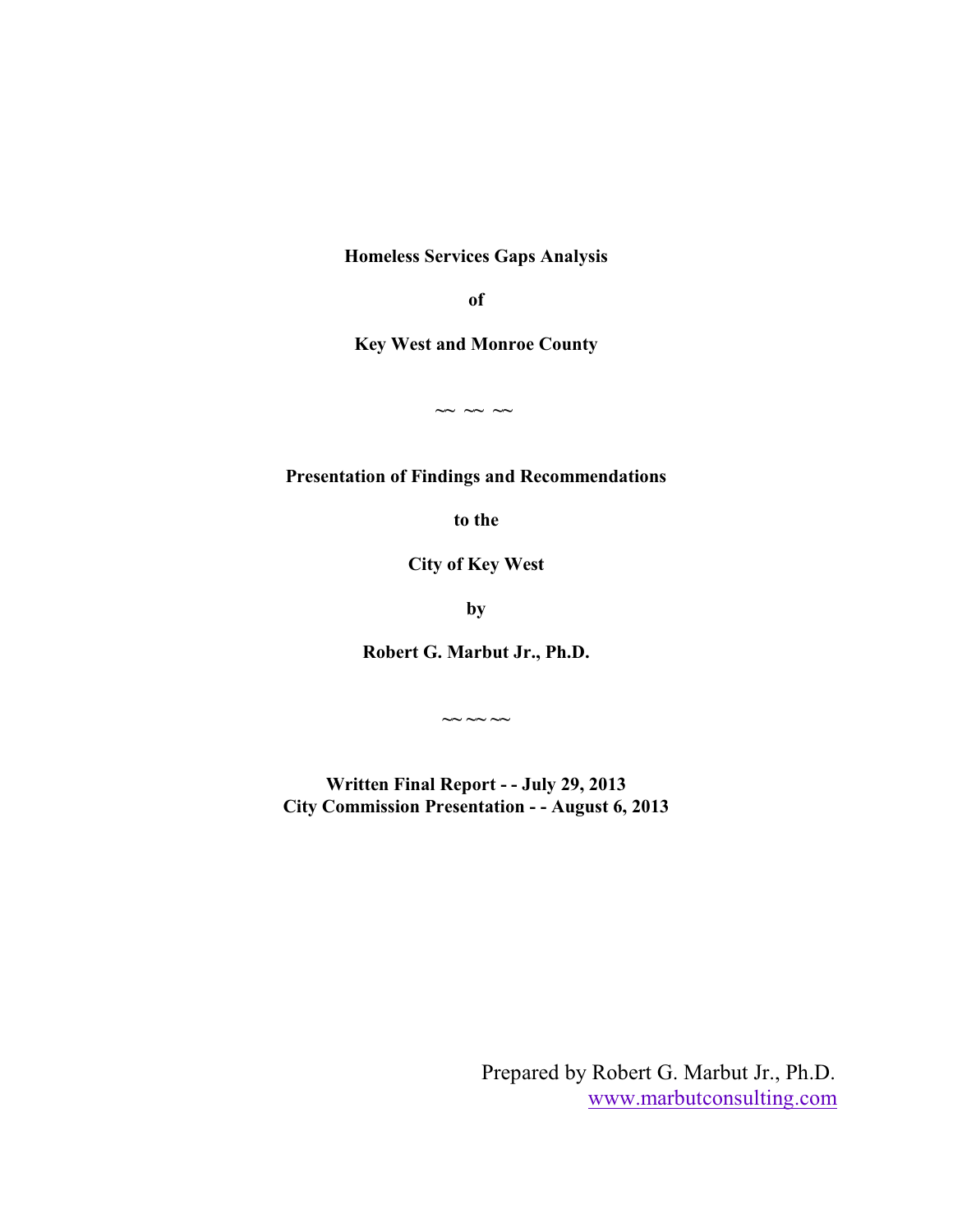# **Table of Contents**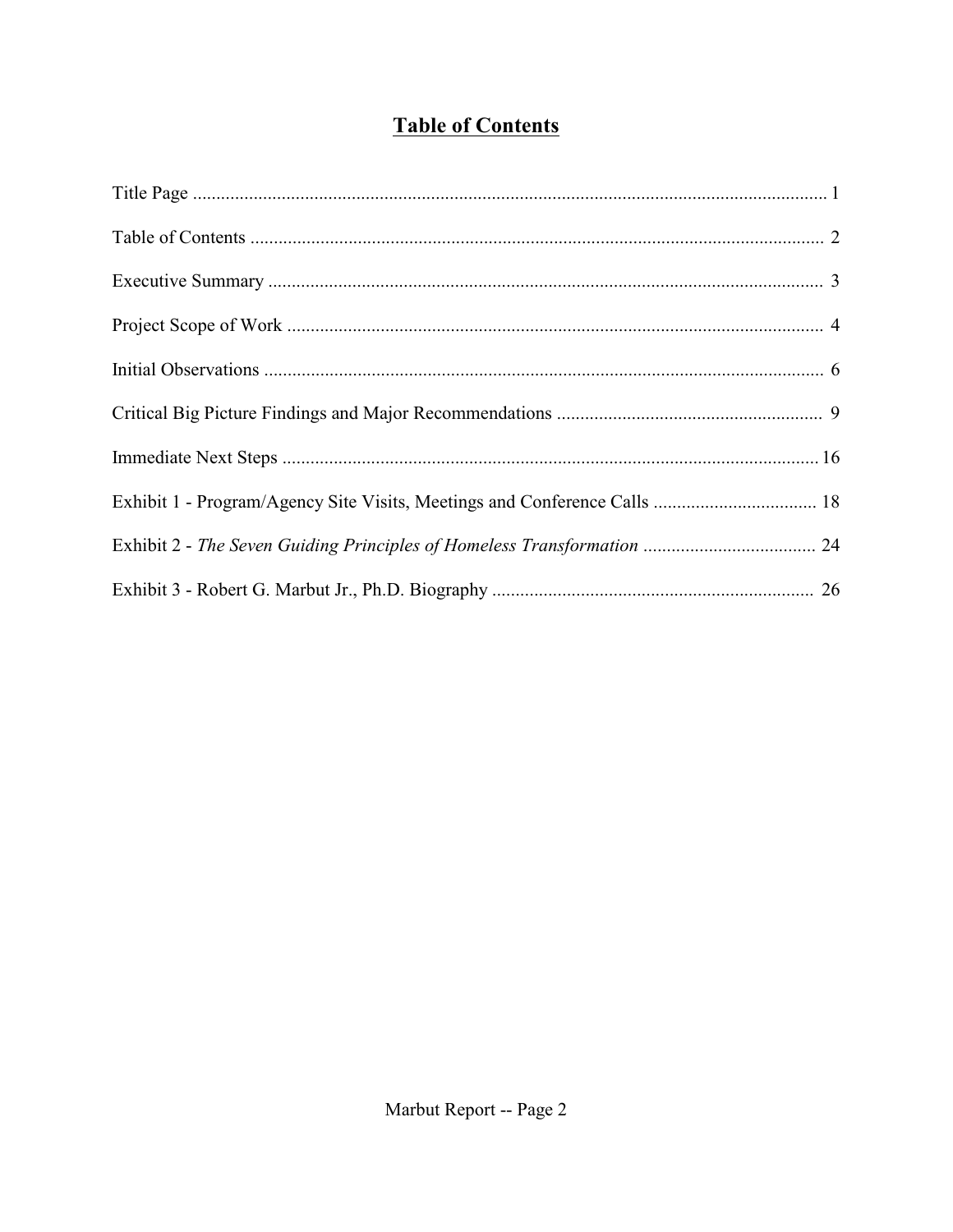# **Executive Summary**

The City of Key West tasked Marbut Consulting with developing recommendations for reducing street-level homelessness in the Keys by suggesting more effective methods for helping chronically homeless individuals and by suggesting ways to diminish the perception of the Keys as an ideal "homeless destination."

In order to develop practical recommendations, Dr. Marbut inventoried and reviewed homeless services throughout Key West, examined Point-in-Time Count reports, analyzed statistics from local agencies, conducted interviews with homeless individuals, met with stakeholders and made street-level observations including "becoming homeless" in Key West. Dr. Marbut evaluated the current homeless operations within Key West using national best practices and the *Seven Guiding Principles of Homeless Transformation* as the key measuring tools. Marbut then conducted a needs assessment and gaps analysis between existing inventory and identified needs, including the types of services (qualitative) and capacity of services (quantitative) needed in Key West. Dr. Marbut started his research on May 1, 2013 and finalized his written report on July 29, 2013. He then made a presentation of his recommendations to the City Commission on August 6, 2013.

"Destination Homelessness" is the most unique and challenging feature of homelessness in Key West. No other community in the USA has more non-native homeless individuals than the Keys. Between 97.7% and 99.4% of the homeless are from outside of Monroe County. Interconnected with "destination homelessness" is the staggeringly high percent of chronic and super-chronic homeless individuals living in Key West. Key West has 54.0% homeless who have been actively homeless for 5 years or more and 25.7% have been actively homeless for 10 years or more. Additionally, Key West has the highest percent of unsheltered homeless individuals in the USA, conservatively calculated as 5.8%. Because of its weather and a culture of enablement, the issue of homelessness has become an urgent problem that must be proactively addressed.

Dr. Marbut recommends that the entire Key West community change from a "culture of enablement" to a "culture of engagement." Providing "street-level" services and feeding, although well-intentioned and good-hearted, "enables" homeless individuals rather than "engages" homelessness. Providing services in the parks, at street corners, at beaches and behind restaurants/bars acts to exacerbate and promote homelessness, thus actually increasing the number of homeless individuals. The community must channel its good-intentions into an integrated system that engages homeless individuals into a rigorous and centralized case management system. Additionally, Dr. Marbut recommends the creation of a 24/7 mini homeless transformational center in order to dramatically improve the effectiveness and efficiency of service delivery by co-locating and integrating homeless services at one location.

If the Keys keep doing the same activities in the same ways, chronic homelessness will actually dramatically increase. To prevent increases, there needs to be an across-the-board change in "thinking" and a change in "doing."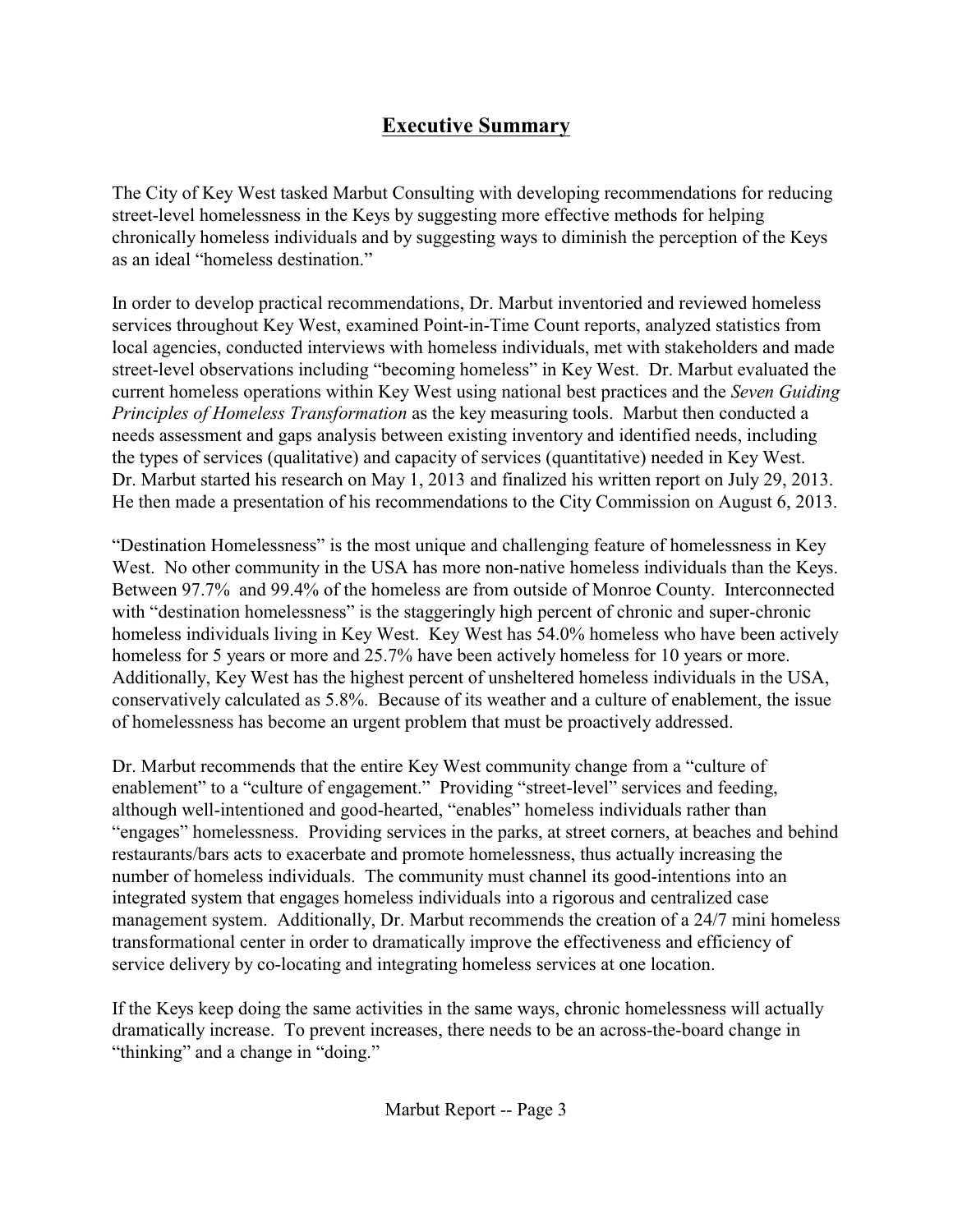# **Project Scope of Work**

Dr. Marbut was tasked with presenting findings on how to more effectively help chronic homeless individuals in the Lower Keys and how to discourage "destination homelessness" with the hope of reducing the overall street-level homelessness in Key West and the Lower Keys. After two pro-bono site visits to Key West by Dr. Robert G. Marbut Jr. in 2011 (including a widely attended community forum hosted by Mayor Cates and SHAL on September 23, 2011), followed then by several Key West delegation site visits to Pinellas County, Robert Marbut was formally hired on May 1, 2013 by the City of Key West.

#### **Phase 1 - Field Observations (Being Homeless in Key West):**

One of the most important fact-finding techniques is to observe homelessness from the point of view of a homeless person rather than from an agency and/or government perspective. If one only observes homelessness from a service-provider perspective, he or she will only develop agency-centric solutions. Therefore, Dr. Marbut "became homeless" at the streetlevel in Key West.

### **Phase 2 - Inventory of Services:**

To develop practical recommendations it is critical to have accurate information about the types and quantities of services being provided throughout the area. Phase 2 was an inperson inventory and review by Dr. Marbut of homeless services throughout the Lower Keys. Because it is very common to have agencies operate differently during nights, weekends and holidays than it does during the "traditional work week," site visits were conducted at different times of the week. These site visits were performed throughout the 168-hour weekly cycle of service with "formal" site visits conducted Monday through Friday, 8:00 am through 5:00 pm, and "informal" visits conducted at night, during weekends and holidays. Additionally, because of prior *pro-bono* trips to the Keys, seasonal observations were also made. See Exhibit 1 for a listing of programs and agencies visited. All of these activities were conducted by Dr. Marbut in person.

### **Phase 3 - Needs Assessment Study**:

Dr. Marbut conducted a "needs assessment" of types of services (qualitative) and capacity of services (quantitative) needed in the Keys. This required street-level observations and analysis of Point-in-Time Counts (PITCs), Keys Overnight Temporary Shelter (KOTS) reports, Stock Island Detention Center (Jail) reports, agency reports and other data.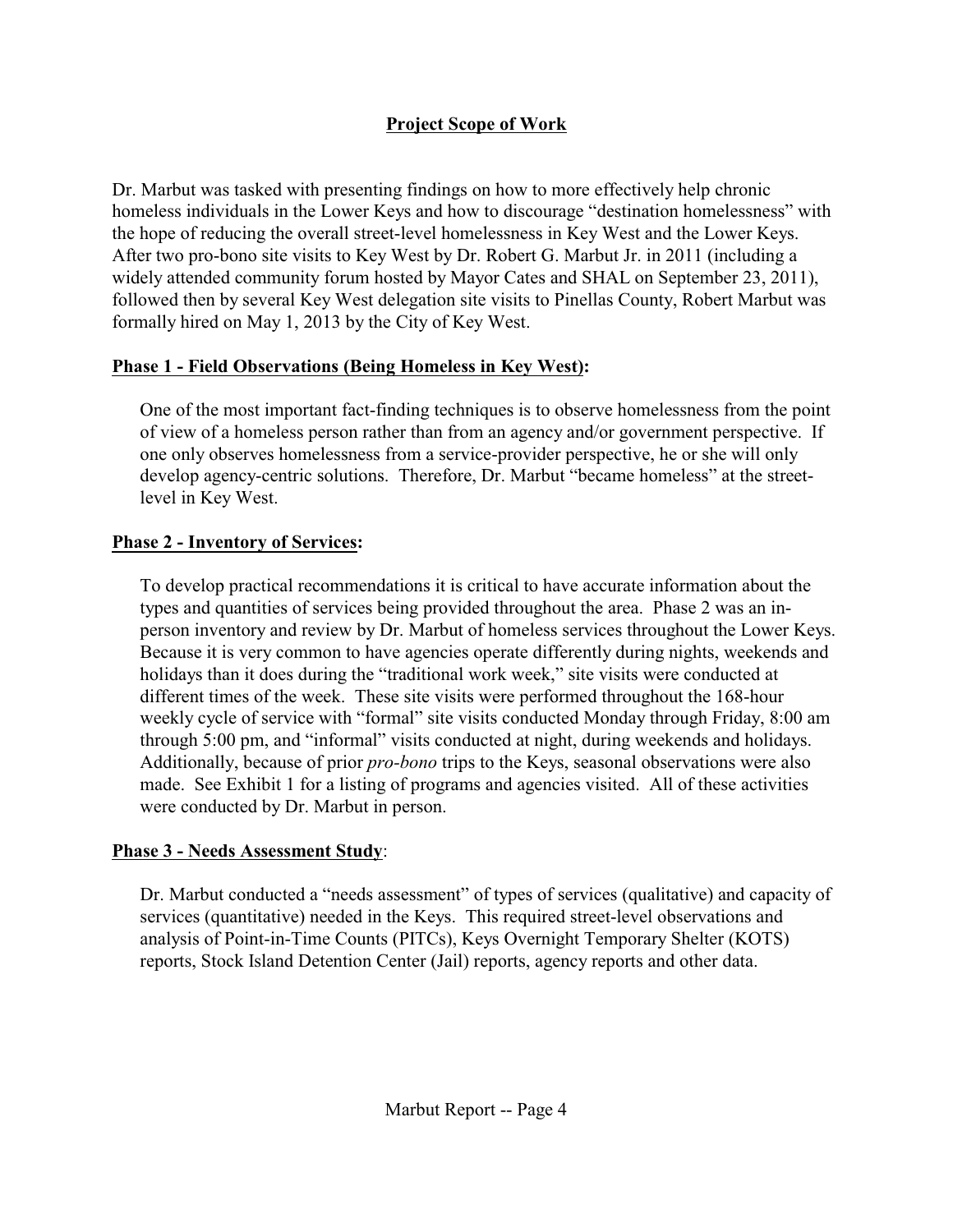### **Phase 4 - Gaps Analysis (Situational Analysis):**

Dr. Marbut then conducted a gaps analysis of services between existing inventory and identified needs. Phases 3 and 4 were conducted simultaneously because of the inherent interconnectivity of the underlying issues between needs assessment and gaps analysis. Research and assessment was done on "types" of services (qualitative) and "capacity" of services (quantitative) needed in the Lower Keys.

#### **Phase 5 - Presentation of Findings:**

Dr. Marbut evaluated the current homeless operations within Key West using national best practices and the *Seven Guiding Principles of Homeless Transformation* as the key measuring tools [see Exhibit 2 on Pages 23-24 to review the *Seven Guiding Principles of Homeless Transformation*]. Based on field observations, the inventory of services, the needs assessment study, gaps analysis and national best practices, Marbut presented his findings in this written report on July 29, 2013 followed by a presentation to the City Commission on August 6, 2013.

#### **Notes About Scope of Work:**

- This proposal was for the "study" phase only and did not include any services for design, implementation of findings, operational activities nor detailed budget development. See Pages 13 and 16 for more information on budgeting.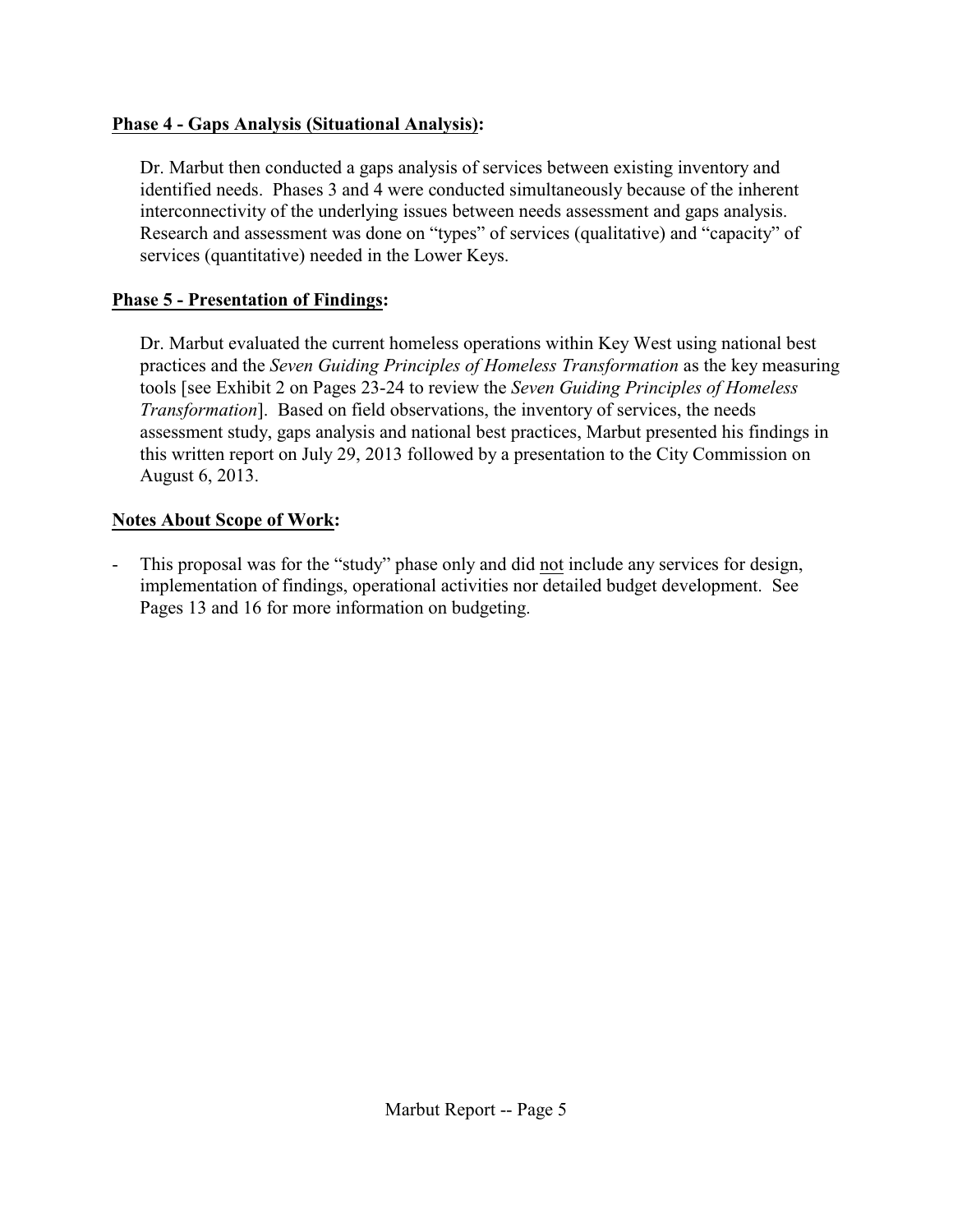# **Initial Observations**

- "Destination Homelessness" is the most unique and challenging feature of homelessness in the Keys. No other community in the USA has more non-native homeless individuals than Key West. Between 97.7% and 99.4% of homeless individuals are from outside of Monroe County.
- Interconnected with "destination homelessness" is the staggeringly high percent of chronic and super-chronic homeless individuals living in Key West. Nationwide, using HUD's definition (eg 1 year or more on the street or 4 shelter stays in the last 3 years), chronic homelessness averages between 16-21%. Yet, according to Monroe County Jail data, Key West has 54.0% homeless who have been actively homeless for 5 years or more and 25.7% have been actively homeless for 10 years or more. Therefore, using the Jail data, Key West has a higher percent of 10+ years homeless than an average city has for 1+ years of homeless. The current KOTS data does not go back beyond 3 years, so this information cannot be crossvalidated on a 10+ years basis (the 3 years KOTS data does not contradict this finding).
- It should be remembered that it is the weather, not programming services, that draws homeless individuals to the Keys. Communities with beaches, palm trees and golf courses will always attract homeless individuals because of the nice climate. Additionally, the word around the USA is the Keys have great weather and a homeless individual can always get free food, free alcohol, cash handouts and sleep on a beach.
- Exacerbating the draw of the weather, is the fact that Key West as a community enables homelessness rather than engages homeless individuals. Street feeding and other street service efforts (eg distribution of clothing, backpacks and blankets), although wellintentioned and good-hearted, are very enabling and do not engage homeless individuals into service programming. Street feeding and services in parks, at beaches, at street corners and under bridges when not aligned with transformational services actually exacerbates homelessness and increases the number of homeless individuals on the street. There is an excessive amount of one-off street feeding efforts in Key West. Additionally, alcoholic drinks are openly given out for free to homeless individuals on the street in Key West. This culture of enablement needs to change to a culture of engagement.
- Key West has great raw data that is more robust and useful than most cities. The Jail has kept outstanding records of anyone homeless who has been booked 2 or more times over the last 10 years. Additionally, KOTS has tracked every intake over the last 3 years.

All total, the data set provided by the Jail included 5,360 data points and KOTS provided 11,563 data points (one for each intake), for a total of 16,923 data points (records). What is really amazing about this data set is each data point has a full name associated with the record. This means one does not have to guess about statistics, but instead can cross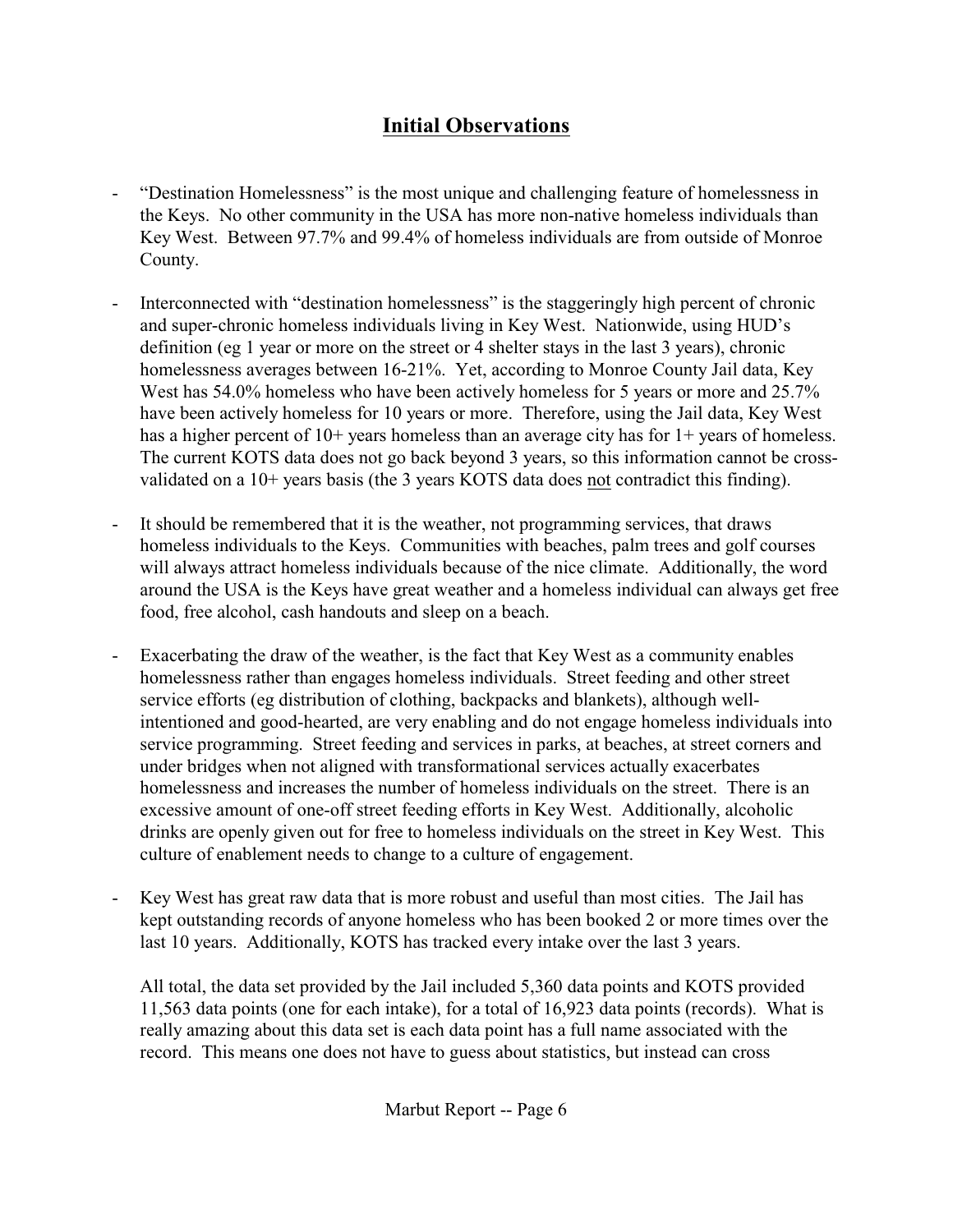reference the data by name. Therefore, this data is HIGHLY accurate and is way more useful than Point-in-Time Counts which are merely estimates on one night of the year and are known to HUD to be highly inaccurate.

Remember that the following is longitudinal and not a one-time snapshot. So best to think of this as a "universe" of folks. The big take-a-ways are:

- + There are 229 actively homeless individuals who have regularly been in jail, but who have never stayed at KOTS (Jail Only) . . . at the time of the report 79 individuals were in custody and the homeless subset of the jail population averages around 20%.
- + There are 265 actively homeless individuals who have regularly been in jail who have also regularly stayed at KOTS (Jail and KOTS).
- + There are 928 actively homeless individuals who have stayed at KOTS 2 or more times over the last 3 years who have never been booked into Jail (KOTS Only).
- + What is unknown is how many "hidden" homeless there are who have never been booked in jail nor have stayed at KOTS. These individuals live in the mangroves and back alleyways and get their meals at the soup kitchen, by dumpster diving or from handouts, but their information is not recorded.
- + Taken together, there are at least 1,422 actively chronic homeless individuals who are "unsheltered" in Key West. It should be understood that many homeless individuals pool their money in order to group-live for short periods of time in hotels and flophouses. Then, when the money runs out, these individuals return to the street.
- + During the last 2 years, 39 long term homeless individuals known by name have died or moved away from Key West.
- + Additionally, during the last 3 years, there were an additional 1,087 one-time visitors to KOTS who were never in Jail (a rate of about one new person a day).
- The best that it can be calculated, Key West has the highest percent "unsheltered" homeless population of any city in the USA (street homeless population divided by general population). Using the very conservative figure of 1,422 divided by the 2010 Census Population of 24,649, Key West has a unsheltered homeless population of 5.8%. If you include the onetime only homeless (which is what other cities do), the number jumps to 7.2%.
- Because of the economic recovery (in terms of jobs) has mostly been limited to individuals with 4-year college degrees, because of the increase in domestic violence, and because of the unprecedented high number of returning Army and Marine combat veterans with behavioral health issues, the homeless rate in the Keys will continue to increase if no changes are made.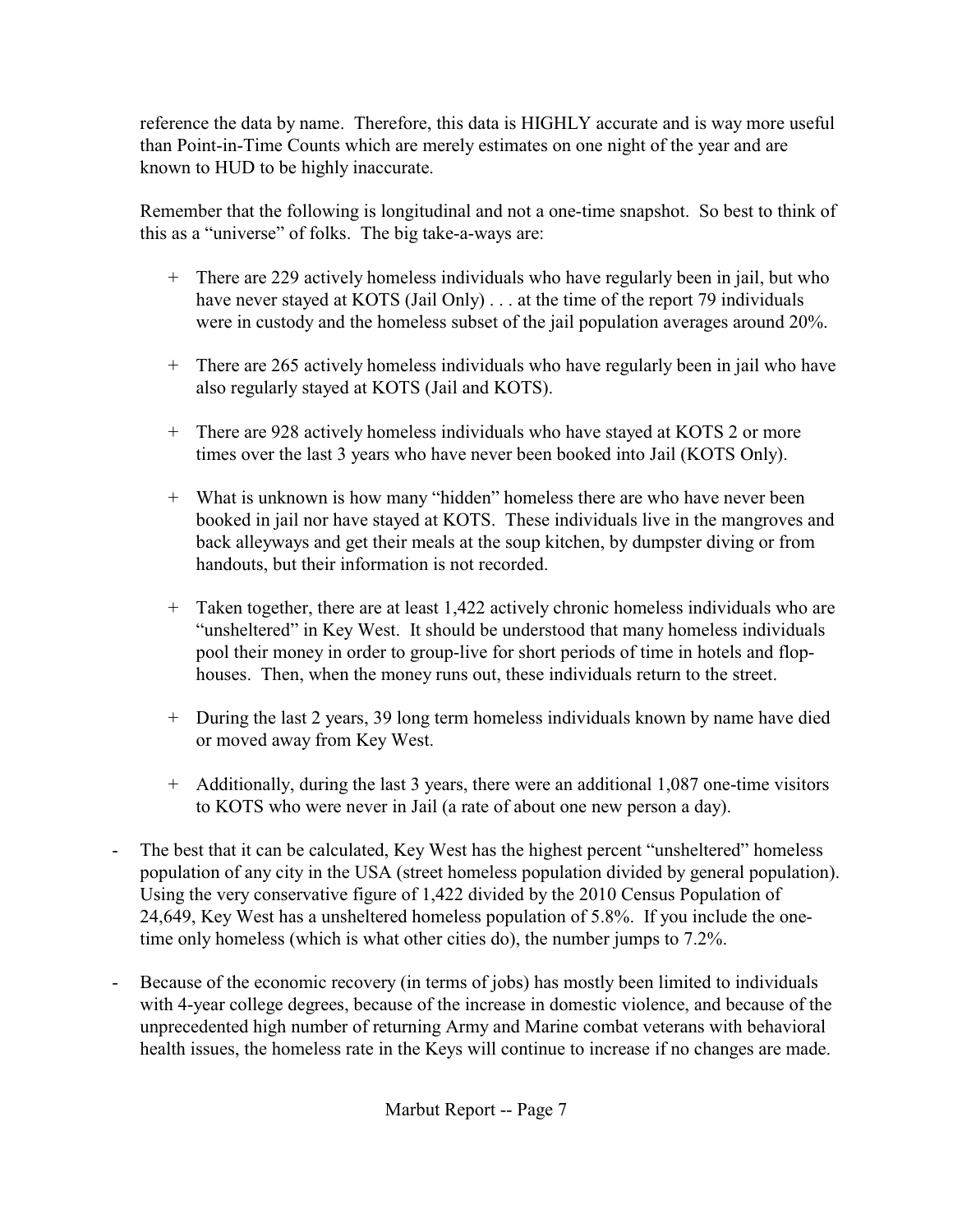- Even though Key West is a small city, because of its weather and culture of enablement, the issue of homelessness in Key West has become a "big city" problem.
- Compared to other communities, the Keys dramatically lack 24/7 services for chronic and super-chronic men (eg 24/7/168/365 operations). The services that do exist are disjointed, spread-out, siloed and not coordinated. It is very important to note that homelessness does not increase with improved and expanded services. Instead, homelessness actually decreases when holistic and comprehensive programming services are put in place. Homeless individuals come to a community because of the weather, not because of the services.
- Because the services that do exist are not coordinated and are spread throughout the community, there is a daily mass movement of homeless individuals starting before 7:30 am from KOTS and the mangroves to hanging out on College Road. From congregating on College Road, homeless individuals then spread out throughout downtown, the historic district and beaches to panhandle, search for food handouts and dumpster dive. After getting mid-morning food, most of the homeless individuals then move to the beaches, parks, mangroves and the library to hang out. After hanging out in these locations during the day, many individuals then re-assemble at the Soup Kitchen starting at 2:30 pm. After eating at the Soup Kitchen at 4:00 pm, many individuals then move through the neighborhoods back to College Road to hang out and await the re-opening of KOTS at 6:30 pm, while others head to the mangroves and other hiding places.
- The Keys lack a true "master case management" system. Master case management and agency level case management are often wrongly presented as the same functionality. In practice there are major differences between master case management and agency level case management. Each homeless individual needs a single, designated Master Case Manager who creates a customized action plan for recovery that is then monitored by the Master Case Manager.
- The current paradigm in the Keys has not decreased homelessness, and in fact it has actually increased and promoted street-level chronic homelessness.
- Additional Observations Made by Dr. Marbut:
	- + Relatively low female:male ratio (a leading indicator of a more violent environment)
	- + Anecdotally observed more aggressive behaviors, especially at beaches and on Duval
	- + Very low number of families with children and almost no families on the street
	- + The homeless population turn-over rate is very stable compared to other communities
	- + The high number of homeless living in mangroves is creating environmental issues
	- + Need additional and better coordinated mental health and primary health care services
	- + Need for improved/increased access to dental, vision and substance abuse services
	- + The Keys lack affordable housing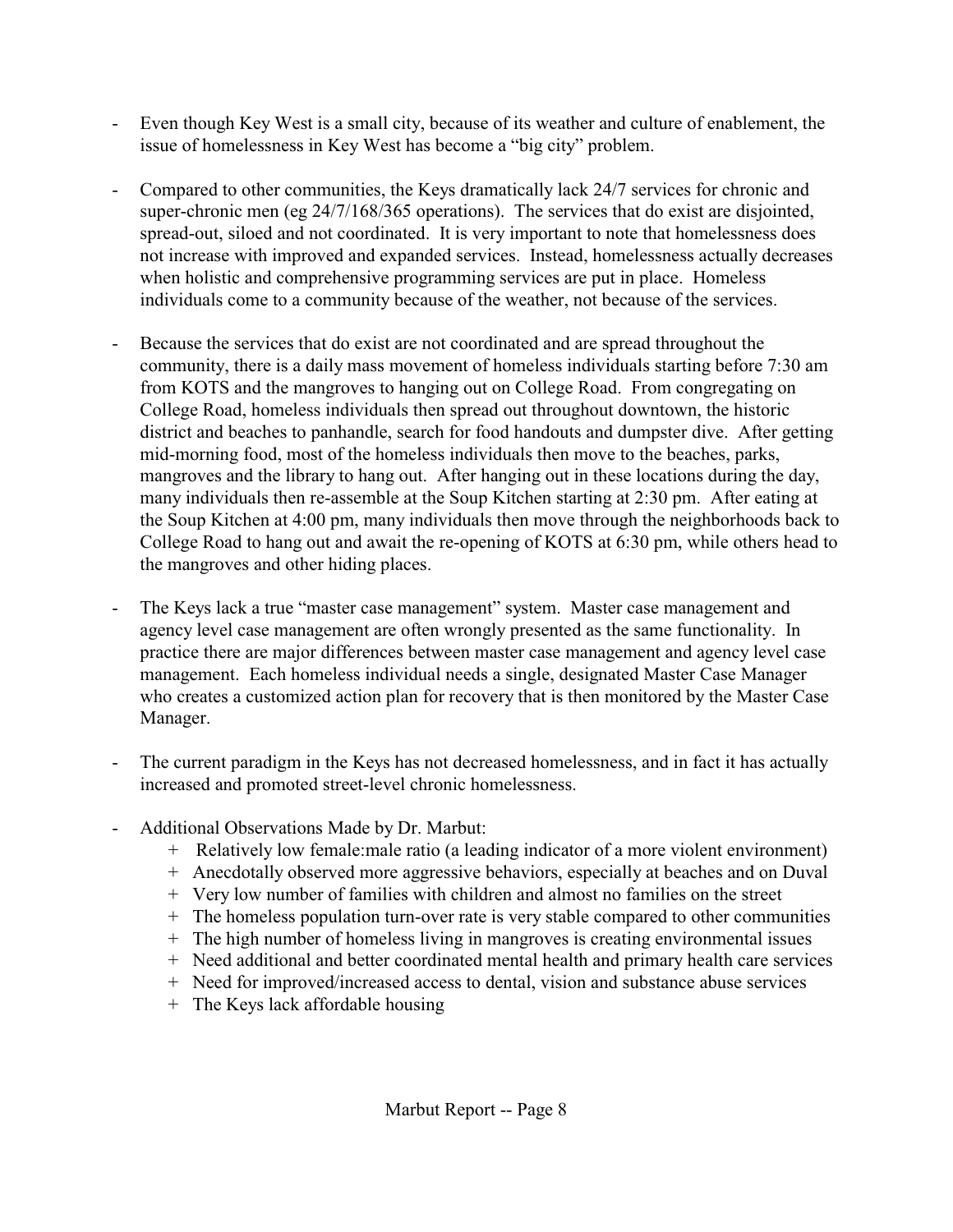# **Critical Big Picture Findings and Major Recommendations**

# **Change Key West's Enabling Culture to Engagement Throughout the Entire Community:**

- If the greater Key West community keeps doing the same activities in the same ways, the street-level chronic homeless population will dramatically increase and likely become more aggressive and embolden. There needs to be an across-the-board "Change in Thinking and a Change in Doing."
- The entire community needs to move from a culture of enablement to a culture that engages homeless individuals in all aspects of daily life. Free food handouts, cash from panhandling and alcohol drink handouts - although well-intended by nice folks - actually perpetuates and increases homelessness through enablement. Rather than street handouts, food and cash donations should be redirected to high performing agencies. All three Key West subgroups need to be engaged in this effort (eg year-round residents, seasonal residents and tourists).
- The leadership within the civic, local government, funder, advocate, service provider, law enforcement and homeless communities need to embrace transformational best practices that have worked throughout the USA.
- Homeless individuals who want help, should be provided engaging help. Individuals who turn down help, should not be enabled.
- "Hanging-out" should be replaced by program participation. Every effort possible must be made to engage individuals into programming.
- If the Keys successfully shift from a culture of enablement to a culture of engagement, news of this shift will be broadcast to homeless individuals nationwide. Individuals who want to avoid engagement will be reluctant to come to the Keys despite the attractions of the weather. Thus, the rate of in-bound homeless individuals will decrease.
- Engagement should never be mean instead engagement should always be kind, caring and companionate.
- Need to implement a coordinated strategic "systems-approach" throughout the Keys (eg not agency-centric nor one-off arrangements). Decisions should be made based on performance and not be based on historic funding levels. Funding should always be transparent and accountable. Service providers need to work together as partners within a single coordinated holistic system in order to better help homeless people move from the streets and mangroves into formal service programs.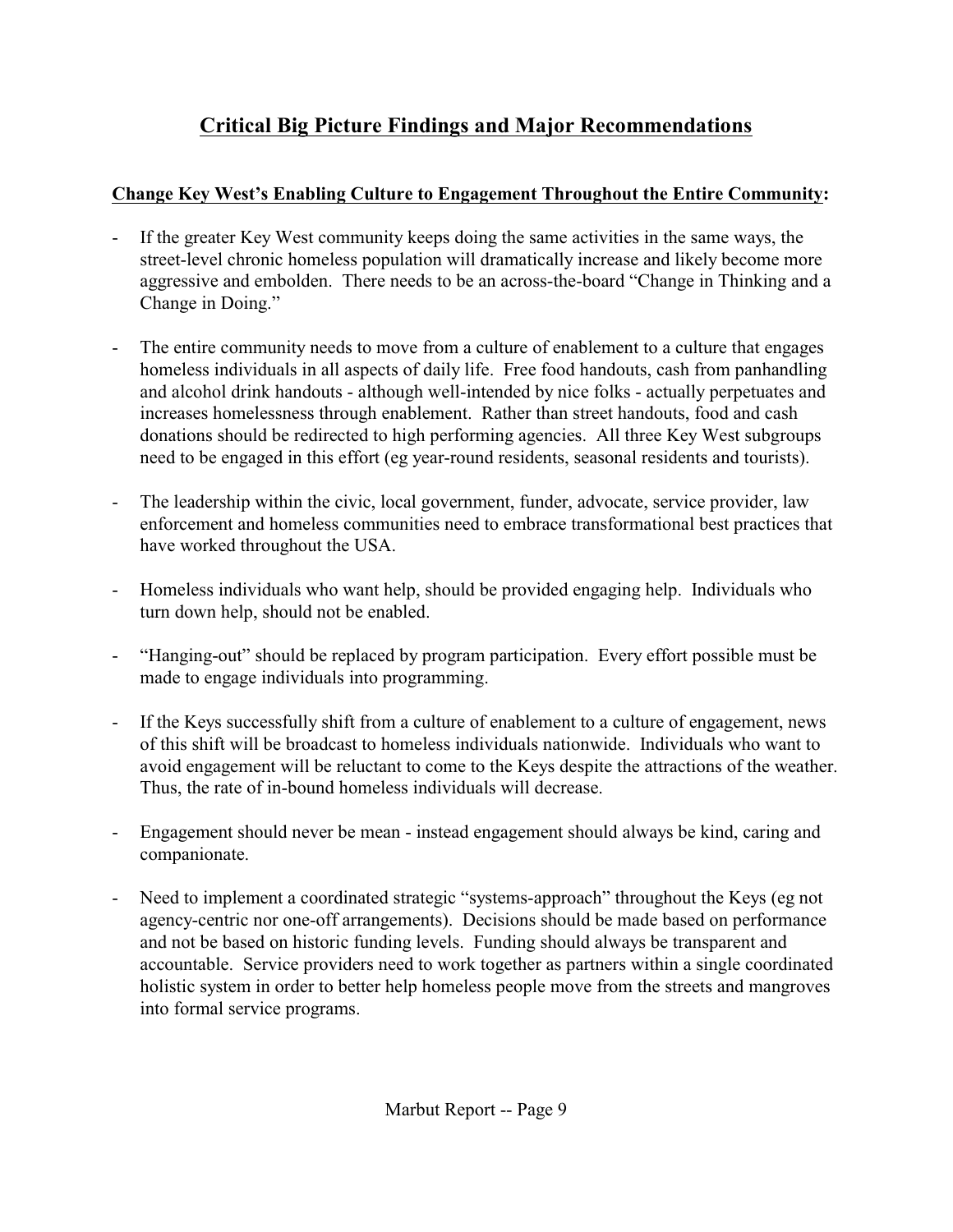# **Creation of a Mini Homeless Transformational Center:**

- National best practices posit that it is best to co-locate as many homeless services as possible within a campus environment. In Key West, this would mean that the current functions of KOTS and the Soup Kitchen as well as part of the Star of the Sea (SOS) operations be colocated at the new mini-center.
- Possible names for the new Center:
	- + Key West Hope Center
	- + Key West Safe Harbor
	- + Keys Temporary Living Center (Keys TLC)
	- + Keys to Success Center
	- + The First-Step Center
- Homelessness is too big a challenge for one agency to address. Like great sport teams, individual organizations need to adopt a team-winning attitude in which the team is first while individual agencies are second.
- "Specialty service providers" and "referral service providers" should also be located at the Center on a part-time basis.
- All agencies, programs and service providers within the Center should adopt the "culture of transformation" in all aspects of their operations.
- The existing functions of KOTS should be expanded, reorganized and rebranded into a new 24/7 year-round program, this would include "first-step" programming, transitional housing and case management.
- The lead agency for the Center, as determined by the City of Key West, would provide similar services as KOTS currently does on a 24/7 basis. Additionally, the lead agency would provide the bulk of case managers and general administrative coordination of the Center.
- The Sheriff's Office and/or the County should be asked if it can provide and coordinate security similar to how it is done by the Pinellas County Sheriff's Office at Pinellas Safe Harbor.
- Ideally, the Soup Kitchen services would be expanded to 14, 19 or 21 meals per week and relocate to the Center. To do this, a commercial grade kitchen must be built within the Center.
- Ideally, SOS would also locate part of its existing operation to the Center. As part of the realignment of services, SOS may want to explore formally moving from a "pantry" to a "food bank."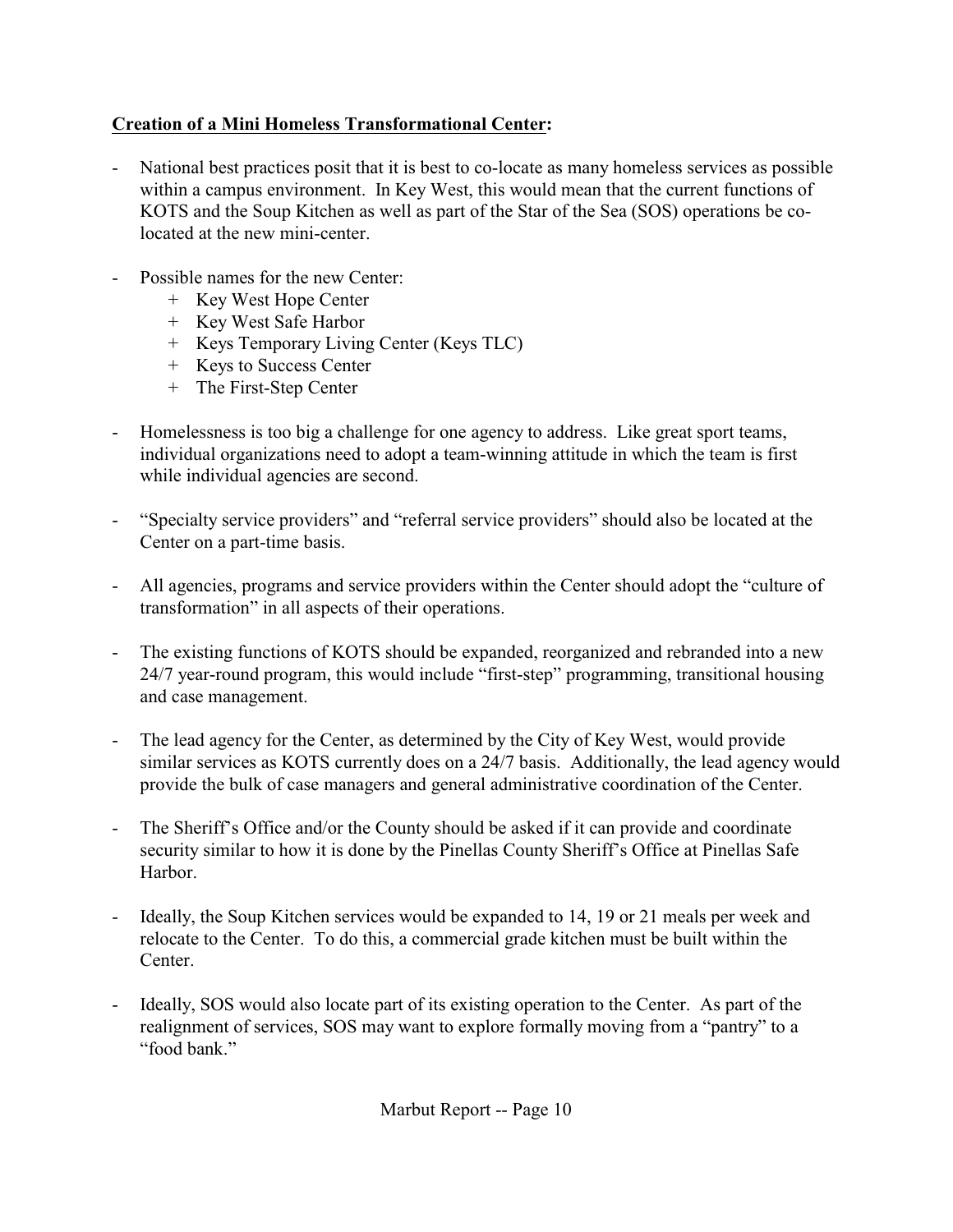- National best practices indicate that communities need to have at least one "first-step" program (sometimes called a "low-demand shelter") yet the Keys do not have a true "firststep" program. The Center needs to include a 24/7 intake-portal and a day service center for chronic men and women. This first-step center needs to be stood up as fast as possible and should be located within the Center. This should be modeled after Pinellas Safe Harbor and Prospects Courtyard (San Antonio).
- The Center should act as the master community intake-portal for chronic and super-chronic men and women.
- For land acquisition and construction cost reasons, the most cost effective site for the Key West Center would be on Stock Island and incorporate the City owned Easter Seals and the Mosquito Control Board Buildings. Additionally, there are major operational benefits if the Center is near the jail and hospital.
- The three highly operational trailers at the current KOTS site could be moved to the Center and be re-purposed as bathroom, laundry and storage facilities.
- Foliage should be added to create an ergonomic and visual buffer between the Center, its neighbors and College Road. Fencing should also be added to create a security perimeter. The foliage improvements should be integrated with the new fencing.
- Because of ongoing operations and service needs, the Center could be built and operationalized in three phases:
	- 1- Creation of buffer and rehab the Easter Seals Building for case management services
	- 2- Creation of the First-Step Courtyard and build-out of the commercial kitchen
	- 3- Rehab of the Mosquito Control Building for transitional housing
- Need to create a master case management system that develops and customizes a recoveryaction-plan for each homeless individual receiving services in the Lower Keys.
- Each homeless individual needs his/her own Master Case Manager who creates a customized action plan for recovery. Master Case Managers then need to proactively monitor and manage each recovery-action-plan. Master Case Managers should conduct the initial intakes into the HMIS system, do initial and ongoing assessments, develop the individual recoveryaction-plans and be a proactive "navigator" of the recovery-action-plans.
- Men's programming should be focused on the following (time frames should regularly be reviewed and revised based on census demographic changes):
	- + homeless in the Keys for 0-3 months . . . focus on reunification services
	- + homeless in the Keys for 3-24 months . . . focus on case management
	- + homeless in the Keys for 24+ months . . . focus on stabilization
	- + homeless veterans in the Keys . . . connecting to VA services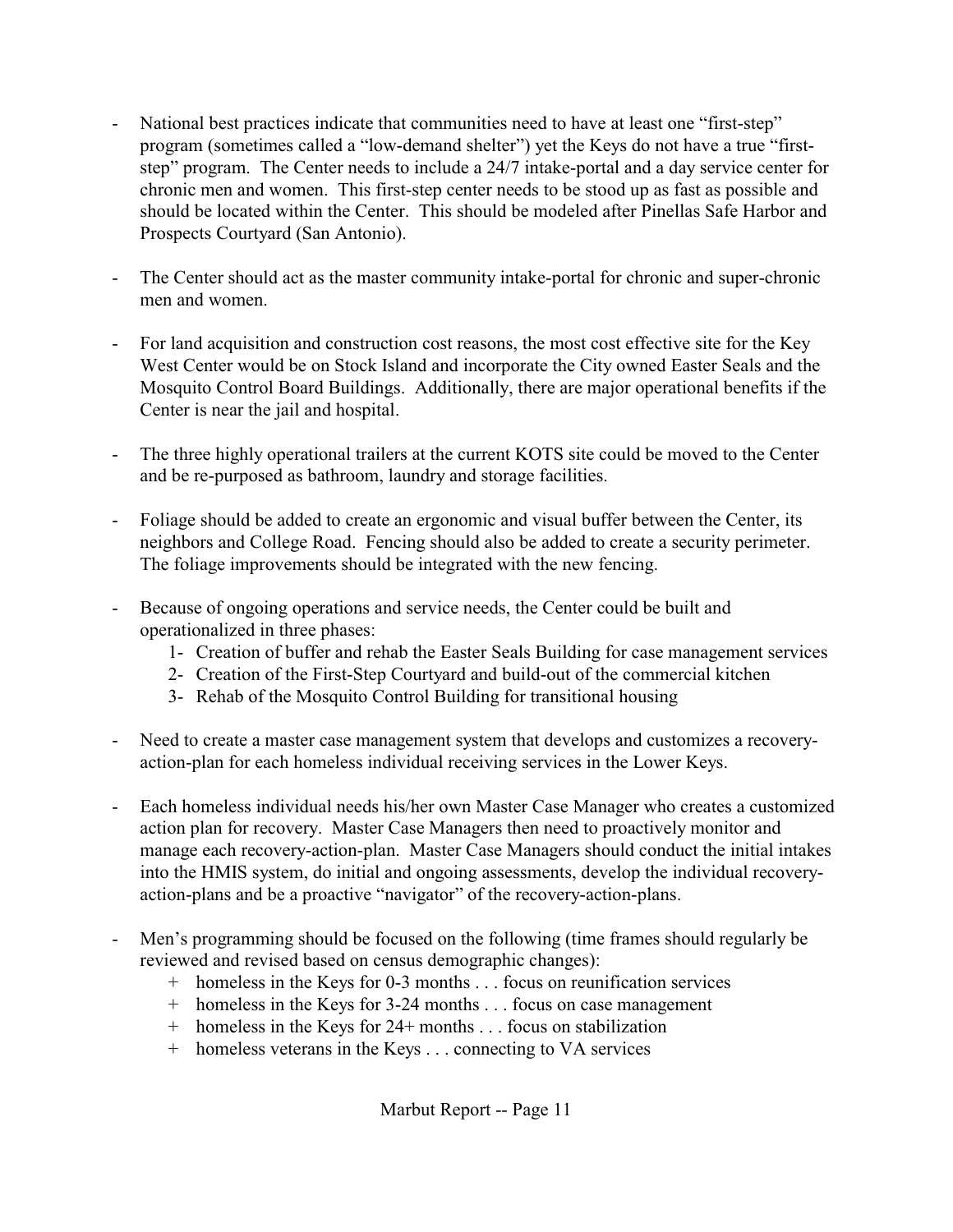- The following services should be included within the Center (full-time and/or part-time):
	- + Engagement Into the Center:<br>\* Outreach
		- **Outreach**
		- \* Intake, registration and assessment
		- \* Master case management
	- + Medical:
		- \* Medical (on-campus and off-campus referrals)
		- \* Dental (off-campus referrals)
		- \* Vision (mostly off-campus referrals)
		- \* Pharmacy services (on-campus)
		- \* Mental health (on-campus and off-campus referrals)
		- \* Addictive disorders and substance abuse services (on-campus and off-campus referrals)
	- + Job Placement Services:
		- \* Legal services and ID recovery
		- \* Life skills training
		- \* Job skills training (includes interview and resume training)
		- \* Job placement, coaching and enlisting business community support for jobs

### + Hygiene Services:

- $*$  24/7 bathrooms<br> $*$  Showers
- **Showers**
- \* Hygiene skills training and services
- \* Hair cut services (to be presentable for job interviews)
- + Overnight Sleeping:
	- \* Low demand sheltering
	- \* Transitional living
- + Feeding:
	- \* Food and meals
	- \* Coordination of meals (delivery and prep from non-profits and churches)
- + Other Support Services:
	- \* Clothing closet
	- Housing out-placement
	- \* Veteran services
	- \* Daytime activities
	- \* Property storage
	- \* Donation center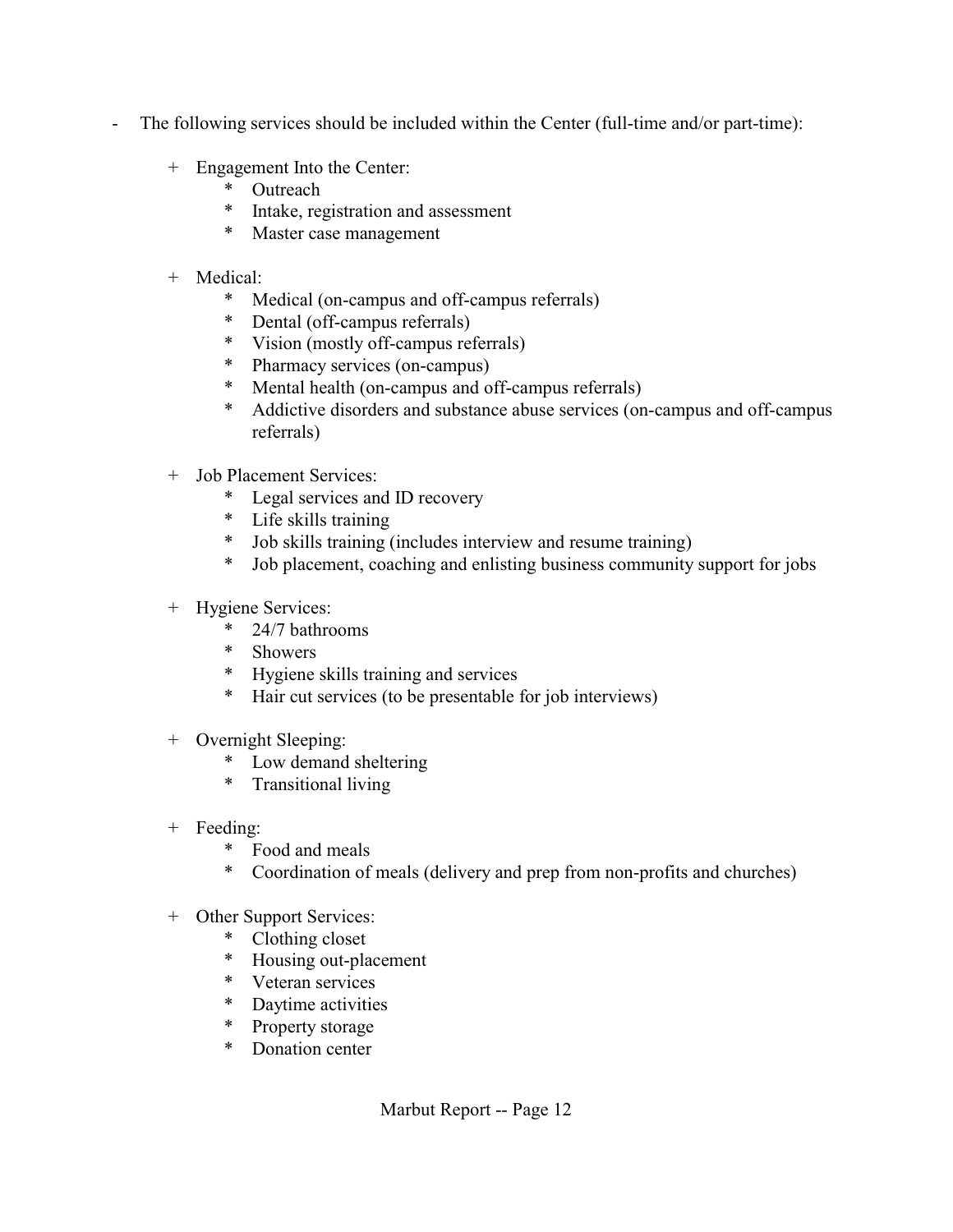- + Administration:
	- \* Administrative services for the Center<br>\* Security
	- **Security**
	- \* Storage
	- \* Volunteer coordination
	- \* Community service work crews and Center work crews
- Development of detailed capital improvement and operating budgets were beyond the outlined scope of work. However, a cursory review of budgets indicates the following:
	- 1- If the Soup Kitchen moves entirely over to the Center with SOS support and street feeders are realigned to the Center, then food services should be very doable.
	- 2- The big unknown critical success factor is whether the Sheriff and/or County would take on a security role similar to what the Pinellas County Sheriff has done for Safe Harbor.
	- 3- Assuming 1 and 2 occur above, and assuming the City supports the Center at the same rate it currently supports KOTS and MOP (both direct support with cash and indirect support with utilities), the lead agency can operate the Center with a marginal increase in operating costs. There would be a need for new funding for one-time-only reunifications, increased supplies and two-three additional case managers. Ideally, some of this funding could come from contributions and grants.
	- 4- Since the City owns the Mosquito Control and Easter Seals Buildings, the renovation and rehab costs would be minimal on a square foot basis. Furthermore, some of this work might be able to be done in-house with staff and volunteers. A concept design would first need to be developed in order to ascertain accurate renovation costs. The key costs would include funding for the following:
		- creation of a buffer zone (fencing and foliage)
		- \* build-out of a commercial kitchen
		- movement of trailers and establishment of utilities at new location
		- \* renovation of the Mosquito Control Building (elevator, bathrooms and walls)<br>\* renovation of the Easter Seals Building (this would be minimal in nature and
		- renovation of the Easter Seals Building (this would be minimal in nature and be very cost effective, and could be accomplished mostly in-house)

# **The Center Must Become a Good Neighbor:**

The congregating on College Road needs to stop. For safety reasons, the queuing for intake needs to occur inside the Center and not on College Road. It is recommended that the intake operation be near where the Mosquito Control reception area is now which would put this function deep inside the Center.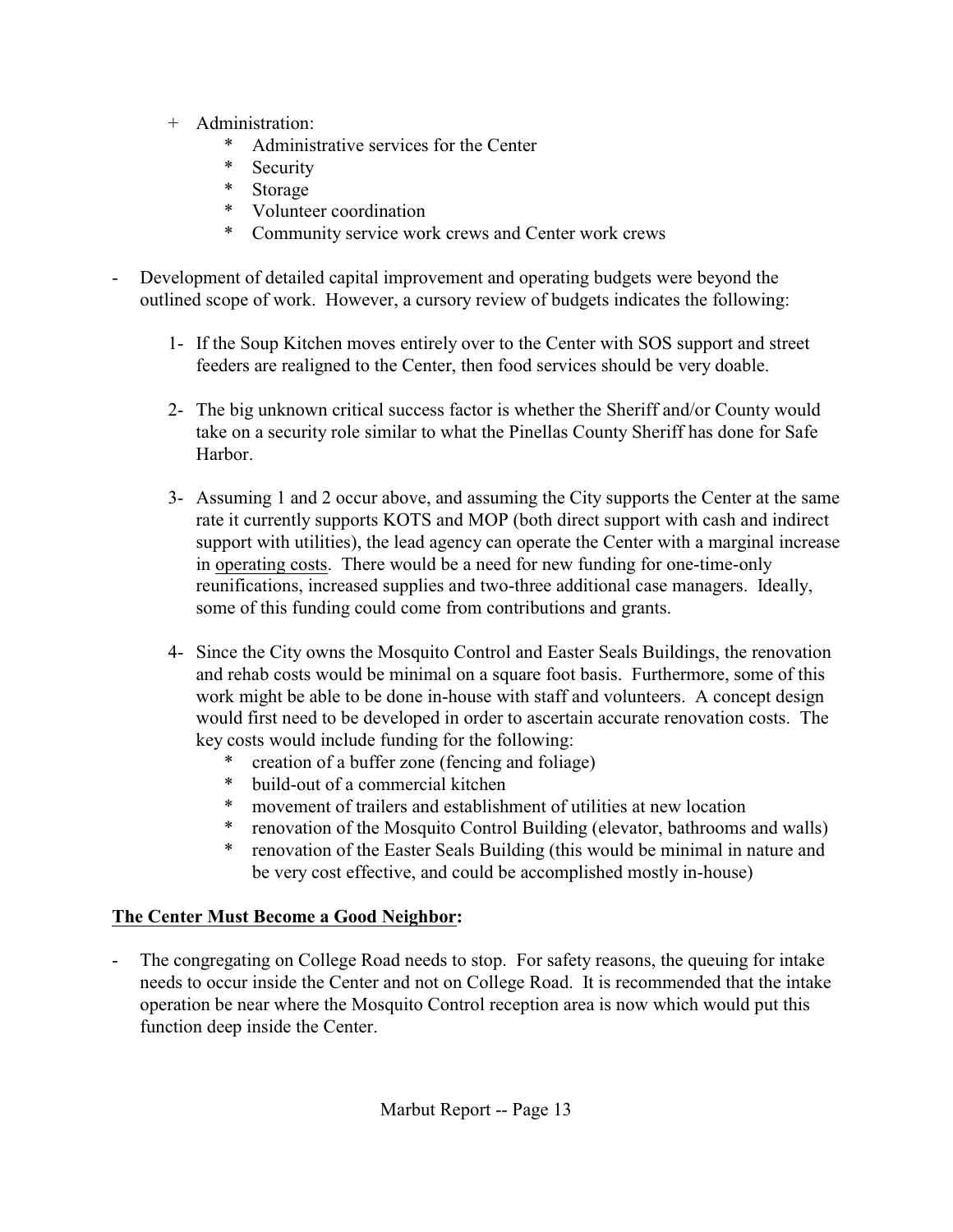- A robust "buffer" around the Center needs to be built. A physical fencing barrier needs to line the Center. Foliage should then be integrated within the fencing system to create a visually aesthetic barrier. Additionally, the structures within the Center need to be laid out in such away as to create positive ergonomic flow and defensible space.
- The Center needs to embrace national best practices of "*Look, Feel and Smell*" standards:
	- + all areas need to be organized neatly and uncluttered (look)
	- + all areas need to be warm and nurturing (feel)
	- + all areas need to smell like a nice home should not smell dirty and soiled, nor should it smell like cleaning solutions (smell)
- Safety, health and hygiene are all negatively impacted by dirty, soiled and cluttered environments.
- Having high standards in this area dignifies the folks being helped while fostering higher standards for staff and volunteers. Individuals respond to their surroundings. Neat, clean and warm feeling environments lead to more positive outcomes than dirty, soiled and cluttered environments. Embracing a high environmental quality also helps in being a good neighbor.
- High quality environments also increase resources to agencies in the following four ways:
	- + increases volunteers
	- + increases funding
	- + increases staff member and volunteer productivity
	- + extends the useful life of the physical plant and infrastructure

# **Possible Center Phasing Plan:**

Phase 1 - Operationalize the Former Easter Seals Building:

- Name the Center
- Create of a buffer around the Center
- Renovate the Easter Seals Building (building is in good shape and laid out nicely)
- Rename the Easter Seals Building (could be the Transformational Center)
- Move MOP case managers into Transformational Center
- Open it for use by other agencies and services
- Move in of administrative functions

### Phase 2 - Open Courtyard Services:

- Build out a commercial kitchen
- Move the three functional trailers from KOTS to the Center
- Open covered outdoor courtyard (outdoor mats)
- Once the kitchen is operational and transitional housing is near ready, close KOTS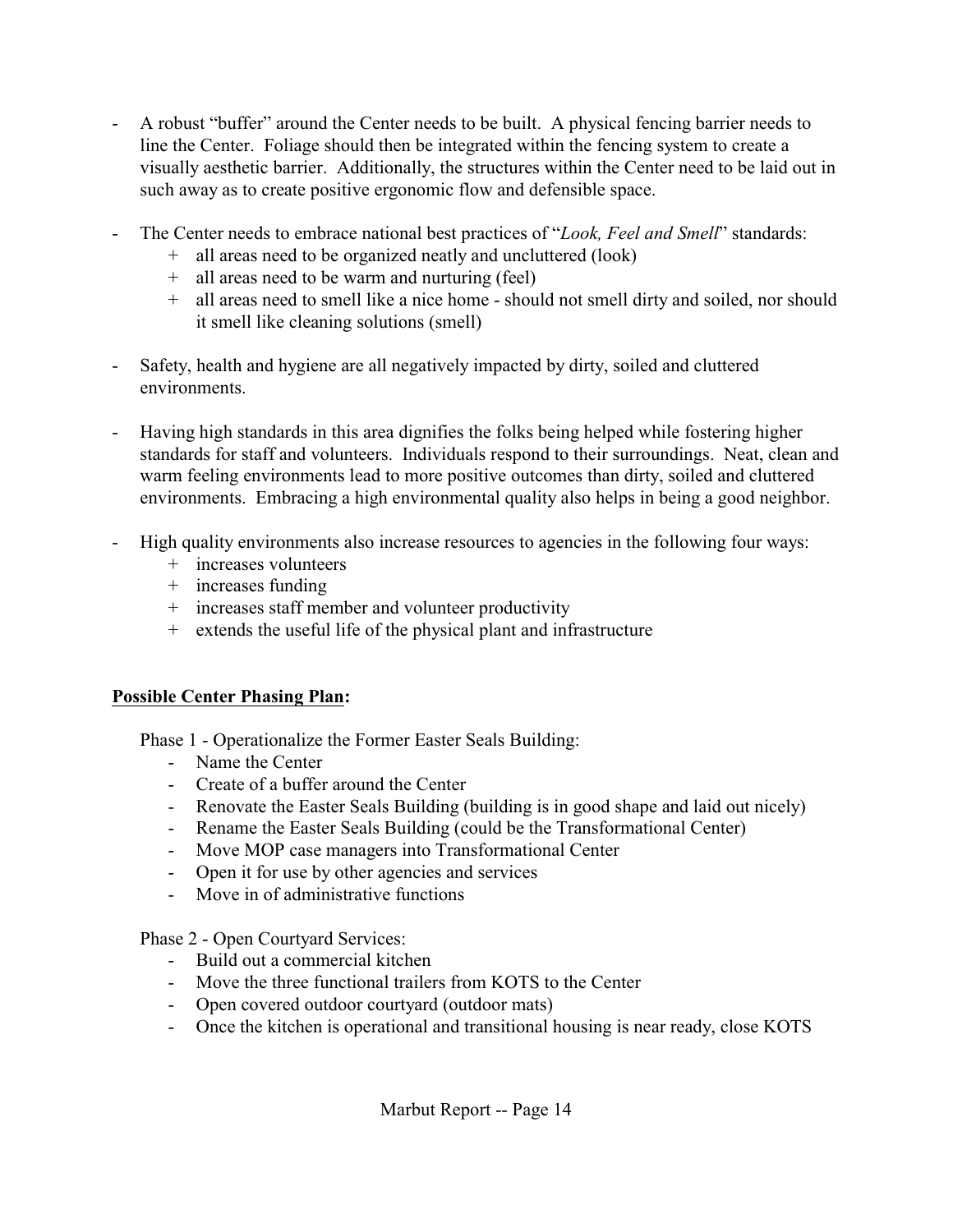Phase 3 - Operationalize the Mosquito Control Building:

- Renovate Mosquito Control Building
- Create master in-take area
- Create a transformational day source area
- Create indoor mat sleeping area for single men
- Create indoor bunk sleeping area for single men and women

### **Redirect "Street Feeding" to the Soup Kitchen (eg align with holistic service programs):**

- Street feeding, although well-intentioned and good-hearted, "enables" homeless individuals rather than engaging homelessness. Feeding in the parks, at street corners, at beaches and behind restaurants/bars exacerbates and promotes homelessness, thus actually increasing the number of homeless individuals.
- A media and public awareness campaign needs to be developed to encourage the community to move from a culture of enablement to a culture of engagement.
- Groups and individuals feeding homeless individuals need to move from enabling behaviors to engaging efforts by holistically aligning feeding efforts with engaging services. Street feeding organizations need to be encouraged to relocate their services to the new Center in order to align with holistic service programs.
- Wholesale food suppliers, caterers, grocery stores, restaurants, bars and hotels need to be encouraged to assist strategic efforts rather than one-off operations that enable homelessness.
- The same negative issues are true for cash handouts (panhandling) and the providing of free alcoholic drinks to homeless individuals.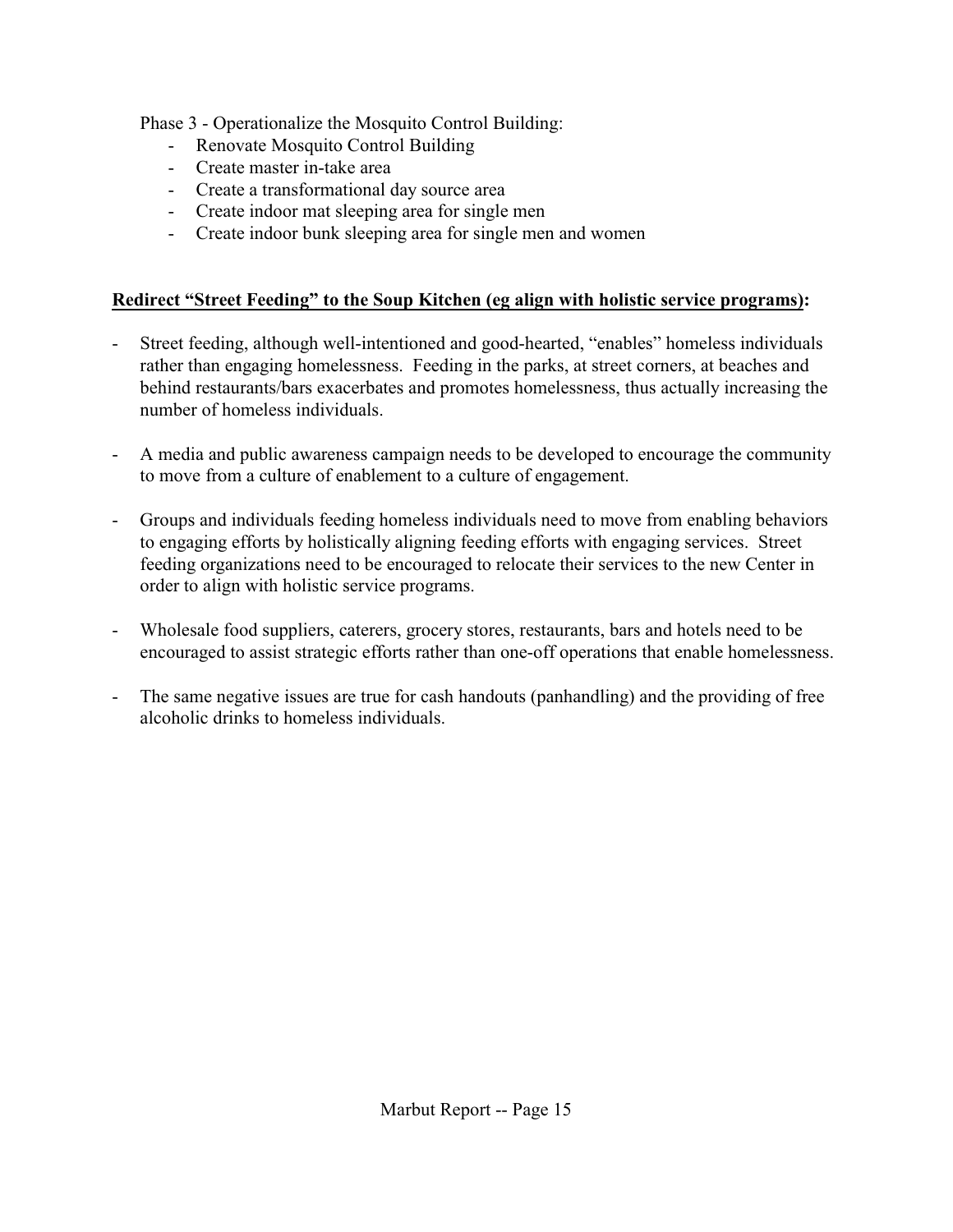# **Immediate Next Steps**

Envisioning, designing, constructing, systems creation and operational start-up of a Transformational Center is multifaceted and quite intricate. There are hundreds of good decisions that will need to be made to assure success of the Center. The good news is many communities around the USA have already created very successful homeless transformational campuses. The Keys should learn from these communities and then scale and customize its campus to the unique needs for the City of Key West and Monroe County. Some of the following action steps must be sequential, while other action steps can be taken at anytime and are not dependent on other action steps:

### –> **VOTE OF CITY COMMISSION TO MOVE FORWARD WITH A CENTER** <--

- Establish a Development Team for the Center.
- Hire a Homeless SME (eg subject matter expert) to help manage and support the Development Team. Depending on available City of Key West internal resources, existing work loads and expertise, the SME could function as the Development Team coordinator or as a subject matter expert supporting an "internal" coordinator.
- Hire an architect to design the Center. The capital budget would be developed during this process.
- Perform a Phase I Environmental Site Assessment (ESA).
- Solicit the support of the Sheriff and/or County to provide security functions for the Center.
- Formalize agreements with the lead agency for the Center, Soup Kitchen, SOS, Public Defender, State Attorney, Probation Office, Sheriff and County. The operating budget would be developed during this process.

### –> **FINAL GO OR NO-GO DECISION** <--

- Secure the two buildings and land.
- Affirm and/or revise Center Phasing Plan.
- Perform functional concept design process with Development Team, architect and Center service agencies. This process should also include Stock Island neighbors in the development process.

Marbut Report -- Page 16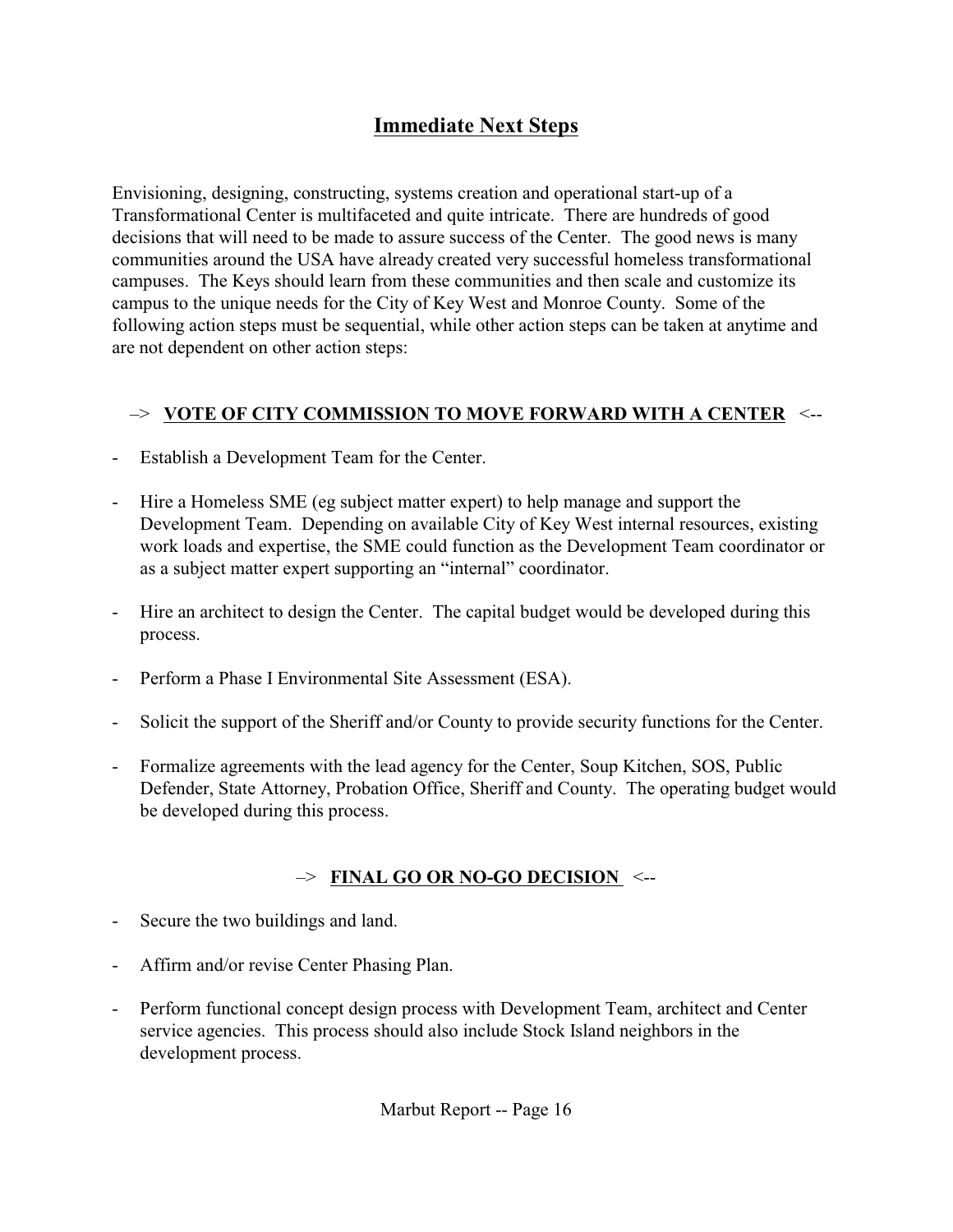- Rehab and Renovation: Determine whether improvements can be managed by the Development Team or if a general contractor needs to be hired and determine how much can be done in-house. Start improvements!!
- Solicit other potential service partners for part-time service delivery within the Center.
- Develop Center operating systems, procedures and protocols.
- Solicit further financial support (eg County, foundations, corporations and individuals).
- Culture Training for all involved (includes off campus agencies such as KWPD).
- Start of a public awareness campaign (eg relocation of street-feeding operations to the Center).
- Operational phase-in, soft-opening and grand-opening of the Center.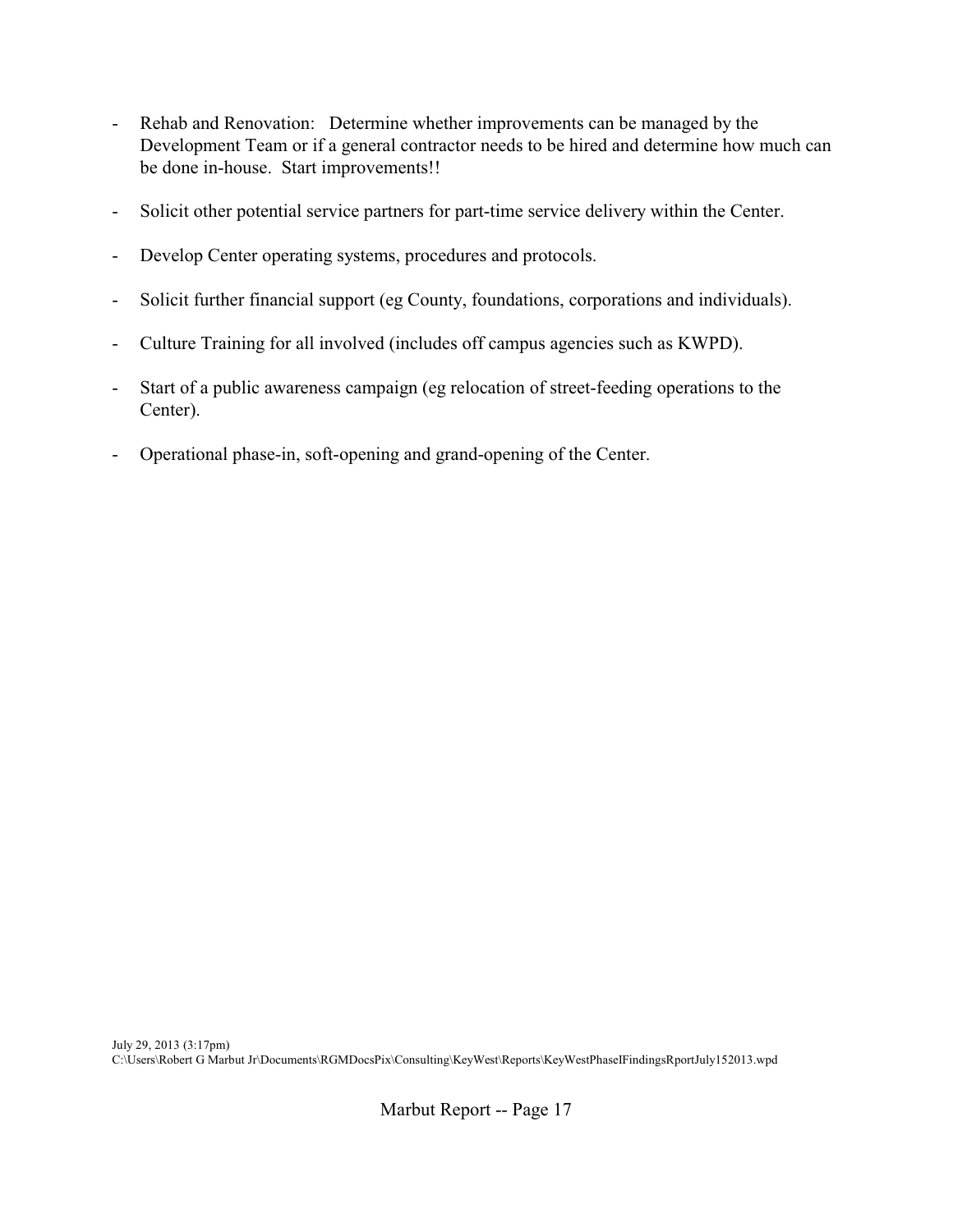# **Program/Agency Site Visits, Meetings and Conference Calls**

(listing of key activities as of July 29, 2013)

Peter Batty Deacon and Businessman Co-Founder of SOS and Civic Leader

Beaches (Dog, Higgs, Rest and Smathers) Key West and Monroe County Homeless Gathering Places

Rev. Stephen E. Braddock, Ph.D. Florida Keys Outreach Coalition, Inc. President & CEO

Tom Callahan Executive Director of Star of the Sea Outreach Mission (SOS) Food Pantry

Hon. Heather Carruthers Monroe County Commissioner District III

Clearwater City Manager Bill Horne and Homeless Services Director Katerina Gerakios City of Clearwater Review of Clearwater's Homeless Reduction Effort

Don Craig City of Key West Planning Director

"Easter Seals Building" Stock Island Possible Location for Homeless Campus Services

Marbut Report -- Page 18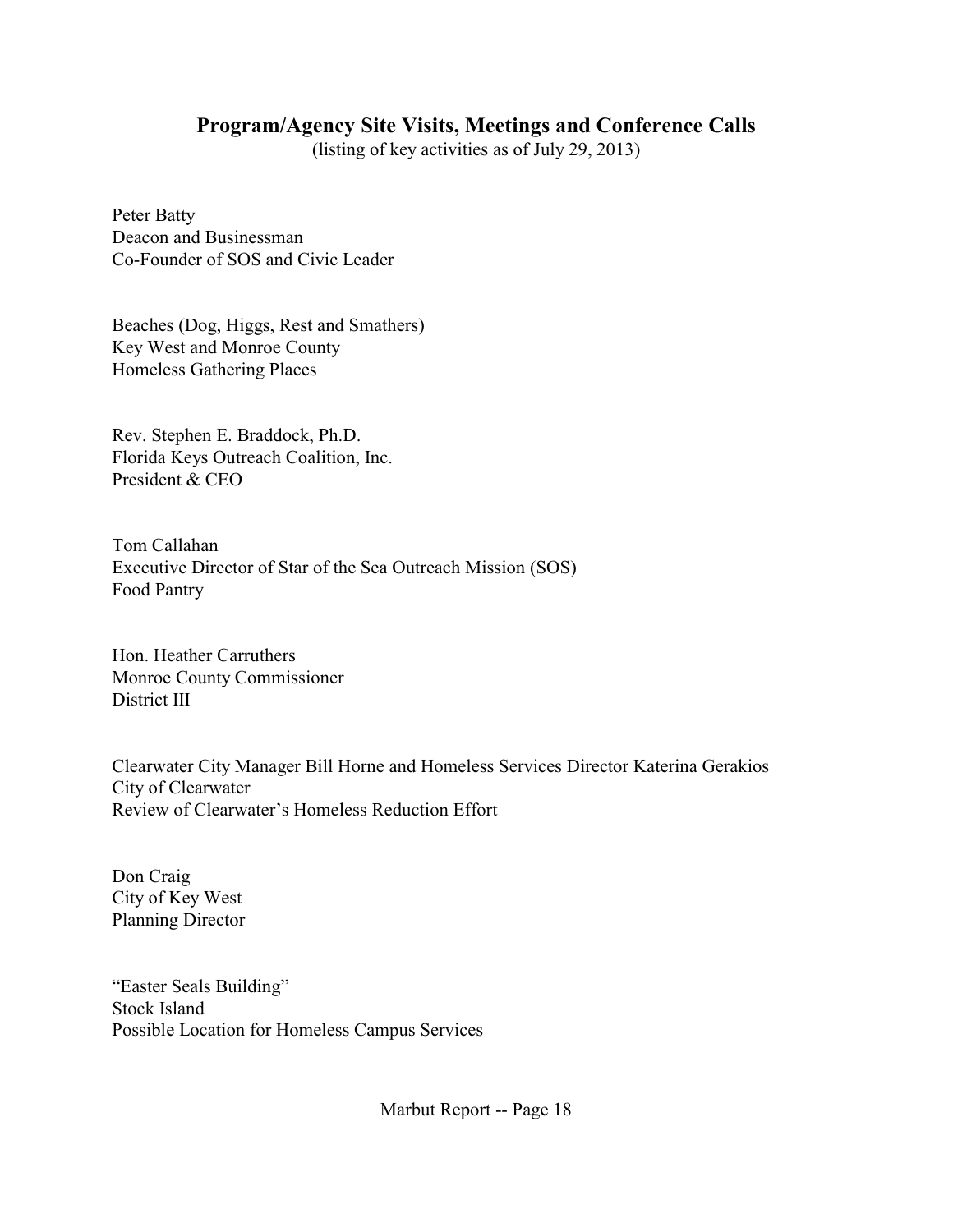Rosemary Enright Monroe County Public Defender

Mark Finigan City of Key West Assistant City Manager and Homeless Services Liaison

Roman Gastesi Monroe County County Administrator

Dr. Jonathan Gueverra President/CEO Florida Keys Community College Neighbor - Community College

HEP Campus (Homeless Emergency Project) Clearwater A Full Service Transformational Homeless Campus for Men, Women and Families

Dr. Eric Herrera Lower Keys Medical Center Emergency Department Medical Director

Sam Kaufman, Esq. Florida Keys Outreach Coalition, Inc. Chair

Key West City Commission Members Craig Cates, Clayton Lopez, Teri Johnston Billy Wardlow and Tony Yaniz (at the time of publication was working to schedule meetings with the remaining Members) City of Key West

Marbut Report -- Page 19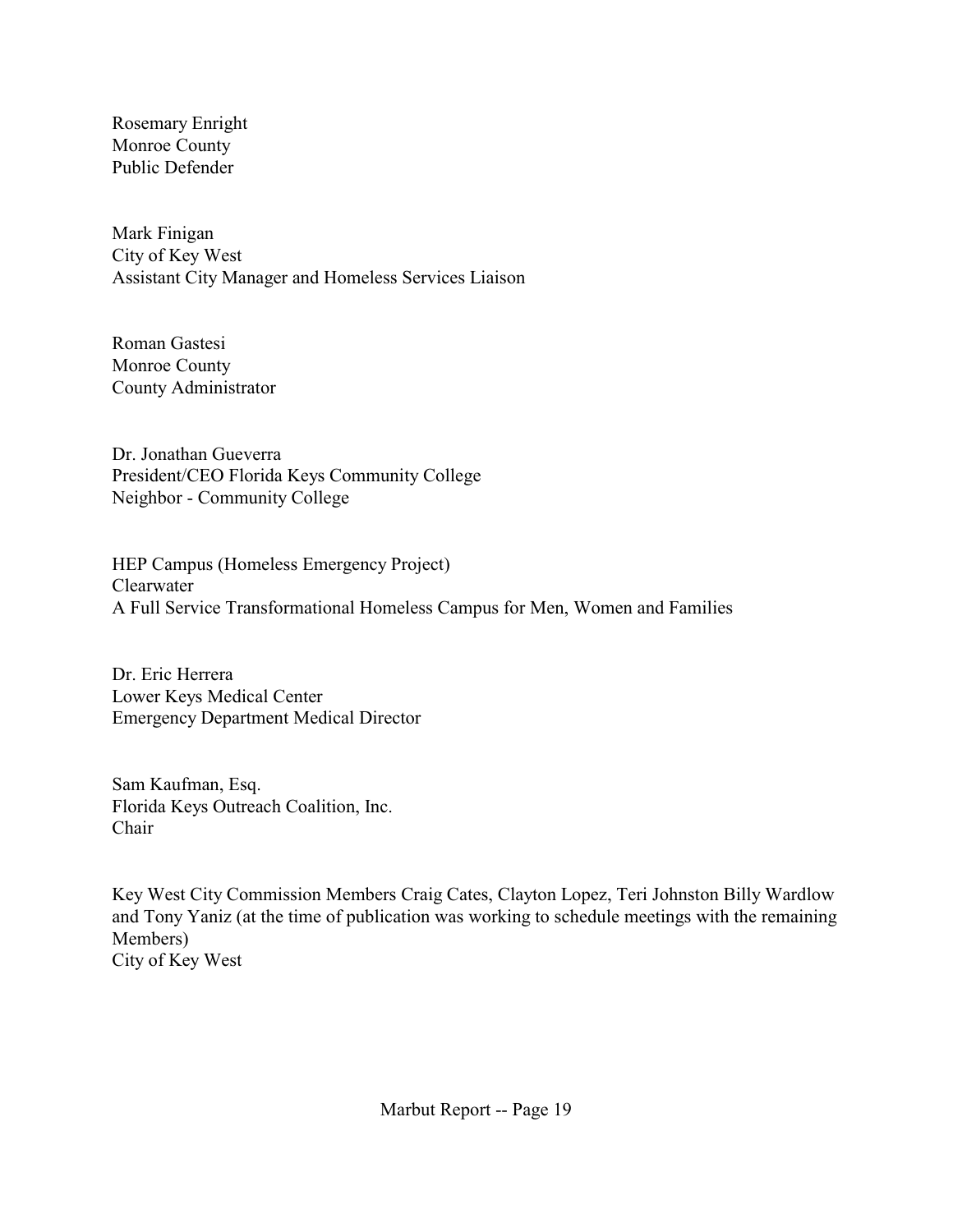Key West Golf Club Officers of the Homeowners' Association Neighbor - Golf Course

Key West Police Officers - Ride-a-along Several Key West Officers Police Department

Key West Tourists and Residents Had many visits with residents and tourists throughout the Lower Keys

The Key West Tropical Forest & Botanical Garden Board of Directors and Senior Staff Neighbor - Botanical Gardens

KOTS and MOP (Keys Overnight Temporary Shelter and Mobile Outreach Project) Programs of SHAL (Southernmost Homeless Assistance League) Boardmembers, volunteers and Staff

Donald Lee Jr. City of Key West Chief of Police

Elmira Leto Samuel's House, Inc. Founder and CEO

Dr. Robin Lockwood Key West Chamber of Commerce President Elect

Roger McVeigh Key West Local Citizen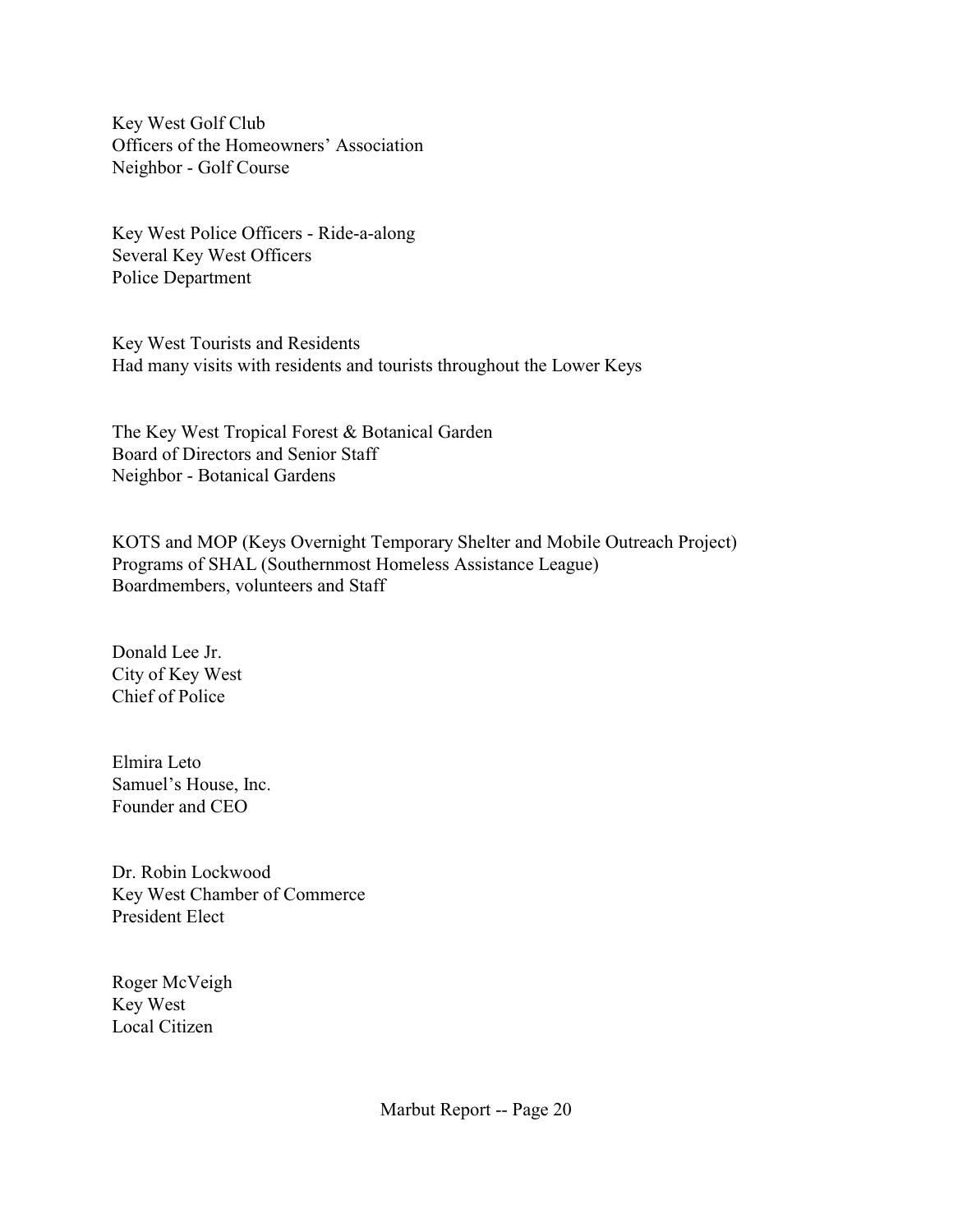Monroe County May Hill Russell Library Monroe County Library

Mosquito Control Building - Stock Island Florida Keys Mosquito Control District Possible Location for Homeless Campus Services

John Padget Chair of Lower Florida Keys Hospital District - Monroe County Business and Civic Leader

Virginia Panico Key West Chamber of Commerce Executive Vice President

Pinellas County Public Defender Bob Dillinger Pinellas County Public Defense and Several Social Service Programs

Pinellas Hope Catholic Charities - Diocese of St. Petersburg, Inc. Temporary Emergency Shelter and Supportive Services for Men and Women

Pinellas Safe Harbor and PSH Commander Lt. Sean McGillen Pinellas County Sheriff's Office Indoor and Outdoor First-Step Program

Mark Porter Monroe County School District Superintendent of Schools

James "Larry" Prescott WestCare Key West Site Director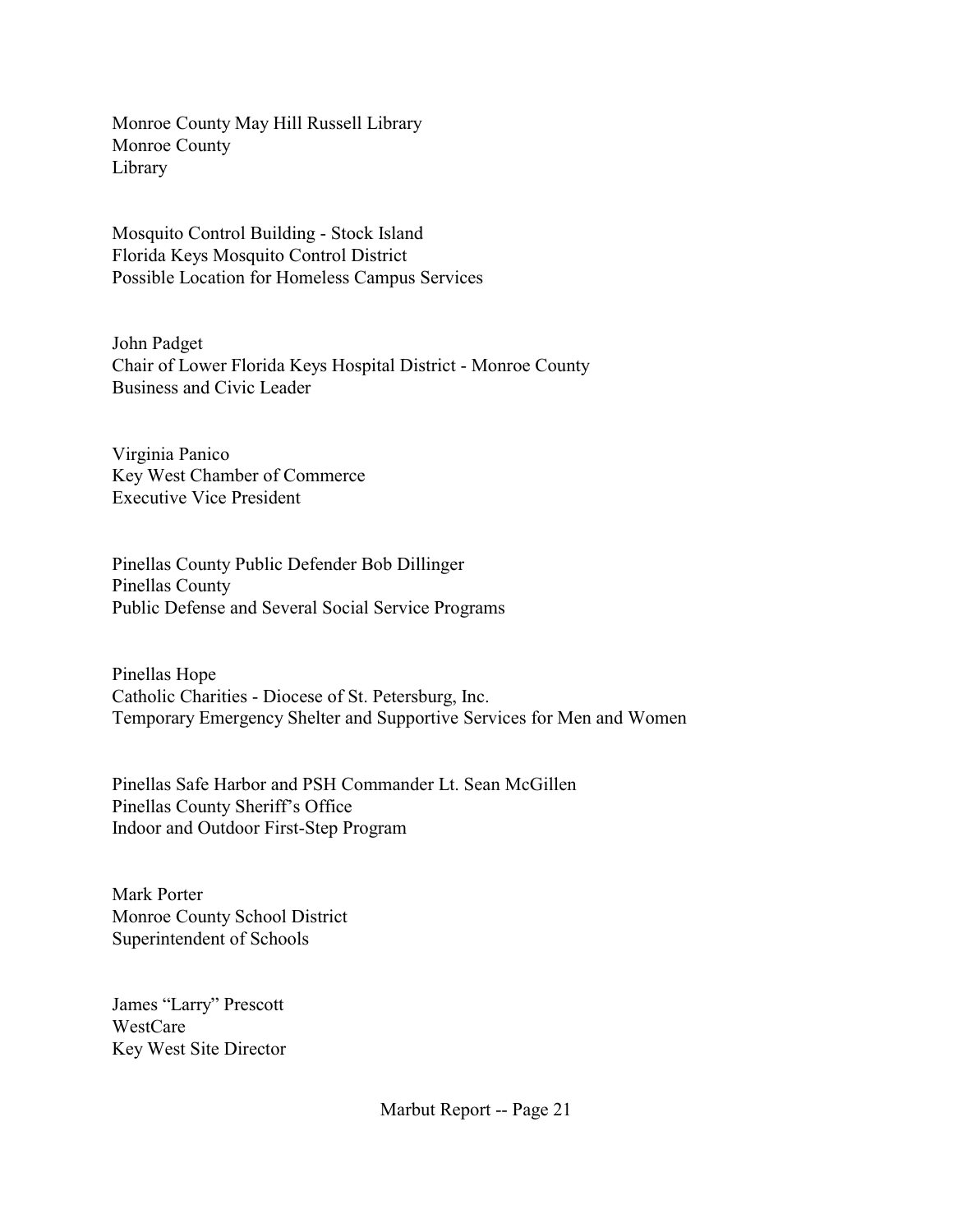Scott Pridgen AIDS Help Executive Director

Hon. Rick Ramsay Monroe County **Sheriff** 

Shawn Smith City of Key West City Attorney

St. Francis House Catholic Charities in the Archdiocese of Miami Shelter for Single Adult Males

St. Mary's Soup Kitchen Meals

Major Tommy Taylor Monroe Sheriff's Office Commander of the Monroe County Division of Corrections

Captain Gene Thompson Monroe County Sheriff's Office The Lower Keys District - District 1

Esther Tupino VP/Key West City Executive Centennial Bank Chair of Key West Chamber of Commerce

Bob Vitas City of Key West City Manger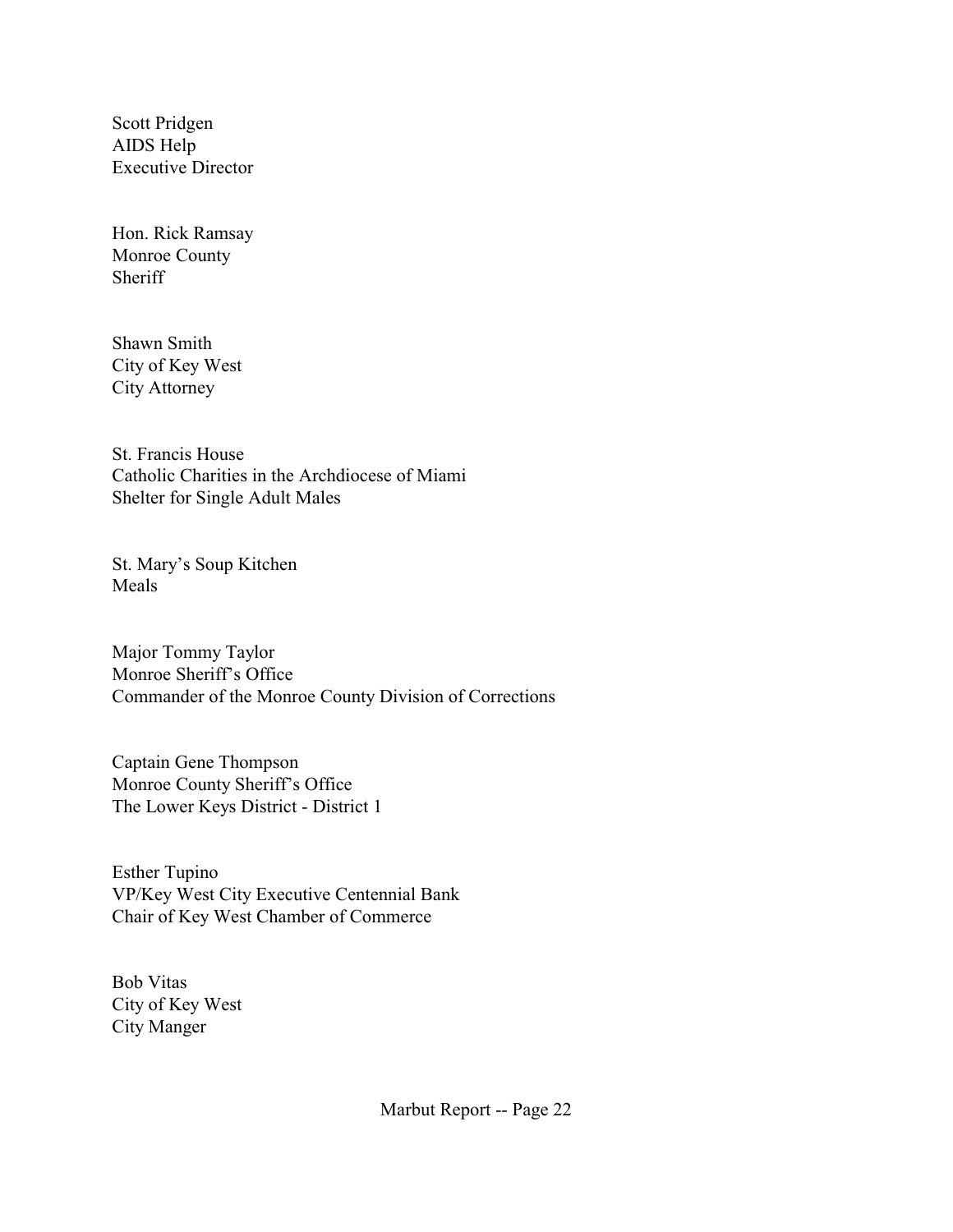Catherine Vogel State Attorney Sixteenth Judicial District

Nicki L. Will, Ph.D. Lower Keys Medical Center Chief Executive Officer

James Wilson Key West Chamber of Commerce Past President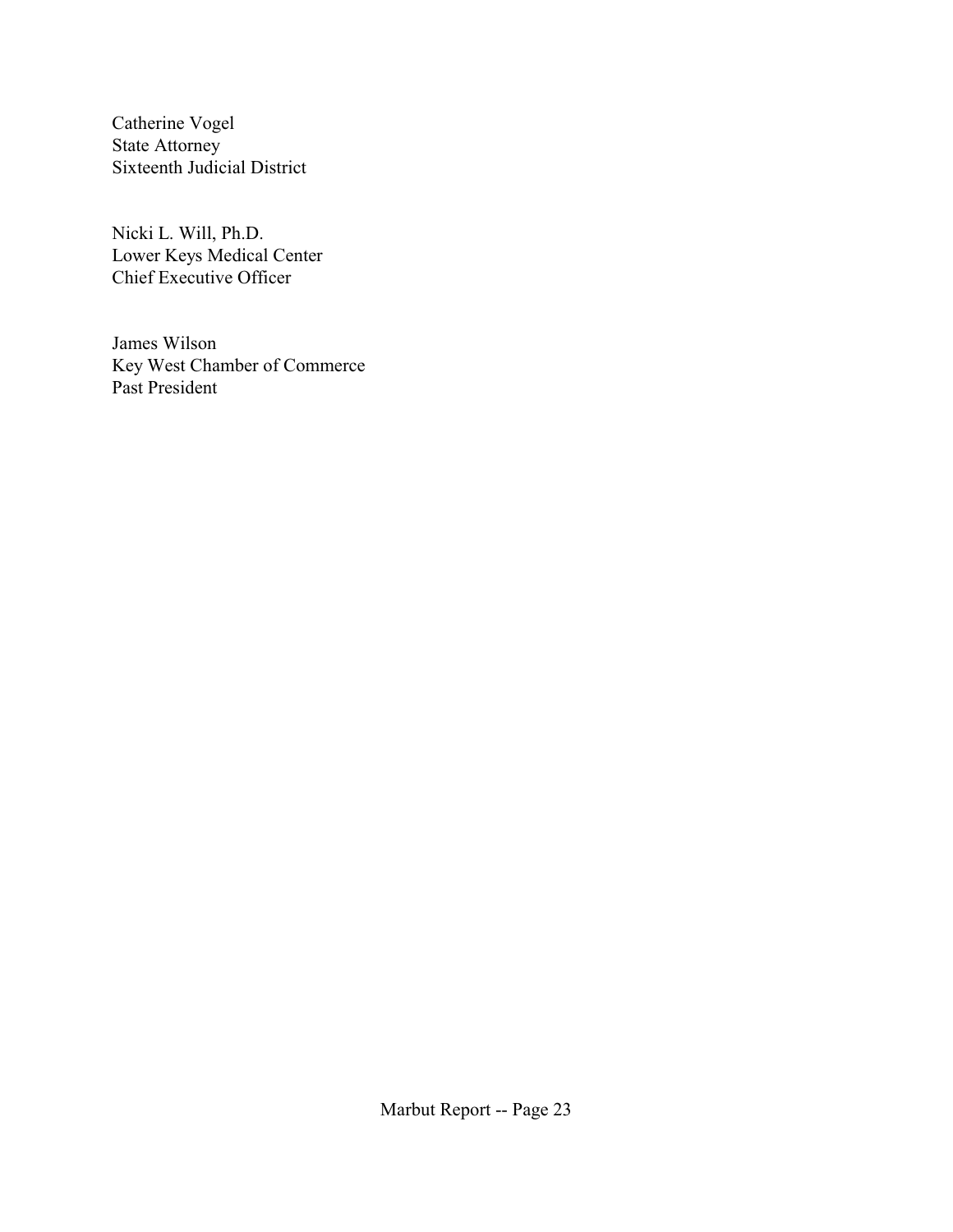# **The Seven Guiding Principles of Homeless Transformation**

# *The Measuring Stick Moving from Enablement to Engagement*

After visiting 237 homeless service providers in 12 states and the District of Columbia, the following *Seven Guiding Principles* were commonly found to be the best practices in the USA. These *Seven Guiding Principles of Homeless Transformation* are used as key measuring sticks when reviewing homeless service providers in Key West as well as the overall service network within Monroe County.

## **1. Move to a Culture of Transformation (versus the Old Culture of Warehousing):**

Homeless individuals must be engaged and no longer enabled. Everybody within the services delivery system (eg general public, media, elected politicians, appointed officials, monitors, boards, staffs and volunteers of service agencies and most importantly the homeless themselves) must embrace a culture of transformation. A culture, that through the help of others, homeless individuals can transform and integrate themselves back into society. For moral and fiscal reasons, homelessness must become an unacceptable condition that is not tolerated in the USA.

### 2. **Co-location and Virtual E-integration of as Many Services as Possible:**

In order to increase success, all services within a service area must be e-integrated. Virtual eintegration improves coordination of services, enhances performance, reduces "gaming" of the system, engages individuals on the margin of society and increases cost efficiencies within and between agencies. Furthermore, whenever financially possible, services should be co-located. Colocation goes beyond virtual e-integration by increasing the number of "service hits" into a shorter period of time through the reduction of wasted time in transit and minimization of mishandled referrals. Co-location also increases the supportive "human touch."

# **3. Must Have a Master Case Management System That is Customized:**

Because there are so many different service agencies helping homeless individuals (eg government at multi-levels, non-profits and faith-based), it is critical that ONE person coordinates the services an individual receives and to do so in a customized fashion. The types of service provided is critical, but what is more important is the sequencing and frequency of customized services.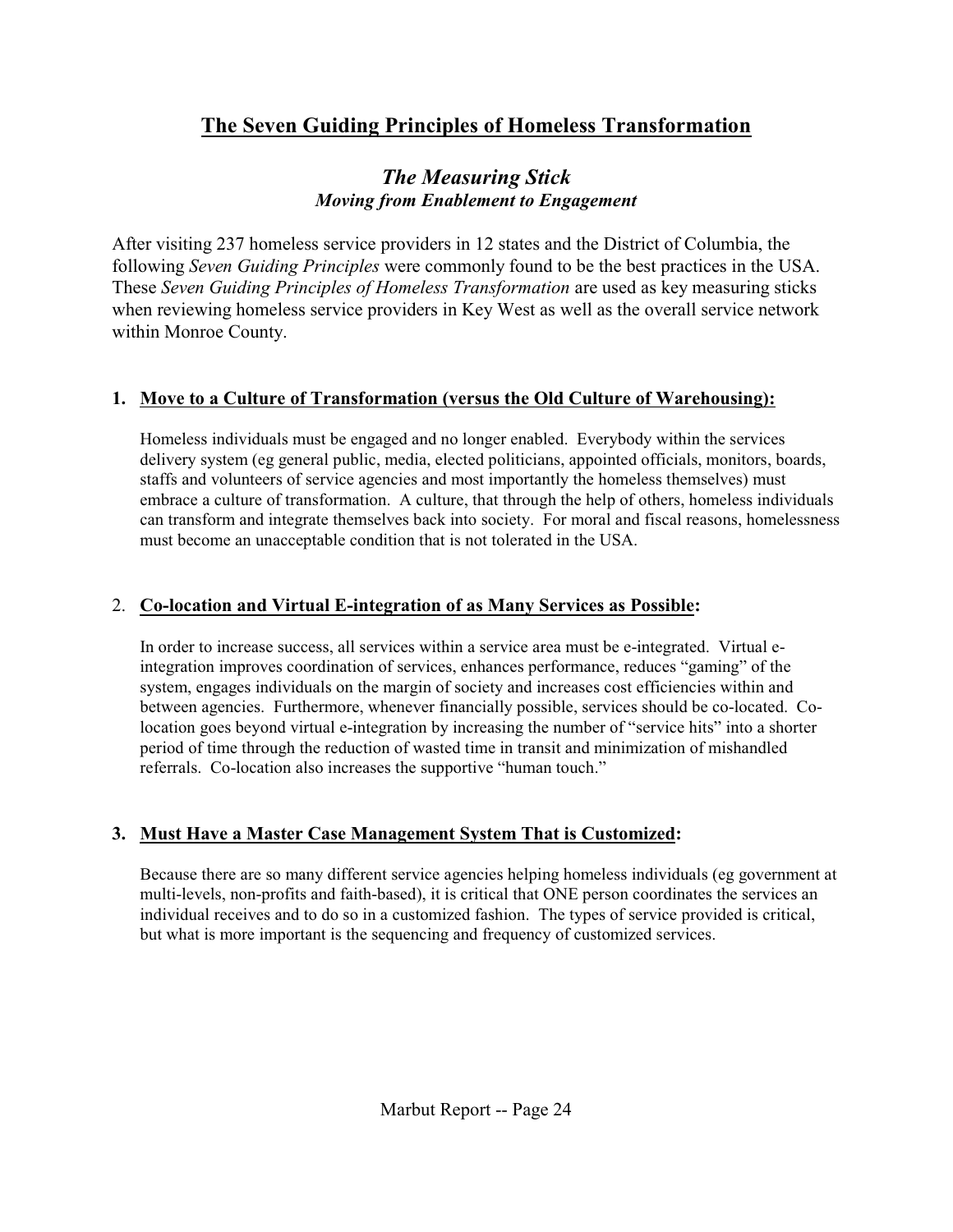#### **4. Reward Positive Behavior:**

Positive behavior of individuals should be rewarded with increased responsibilities and additional privileges. Privileges such as higher quality sleeping arrangements, more privacy and elective learning opportunities should be used as rewards. It is important that these rewards be used as "tools" to approximate the "real world" in order to increase sustainable reintegration into society.

### **5. Consequences for Negative Behavior**:

Too often there are no consequences for negative behavior of individuals. Unfortunately, this sends a message that bad behavior is acceptable. Within the transformational process, it is critical to have swift and proportionate consequences.

## **6. External Activities Must be Redirected or Stopped:**

External activities such as "street feeding" must be redirected to support the transformation process. In most cases, these activities are well-intended efforts by good folks; however, these activities are very enabling and often do little to engage homeless individuals.

## **7. Panhandling Enables the Homeless and Must Be Stopped:**

Unearned cash is very enabling and does not engage homeless individuals in job and skills training which is needed to end homelessness. Additionally, more often than not, cash is not used for food and housing but is instead used to buy drugs and alcohol which further perpetuates the homeless cycle. Homeless individuals who are panhandling should be engaged into the transformational process. Furthermore, most panhandlers are not truly homeless but are preying on the good nature of citizens to get tax-free dollars.